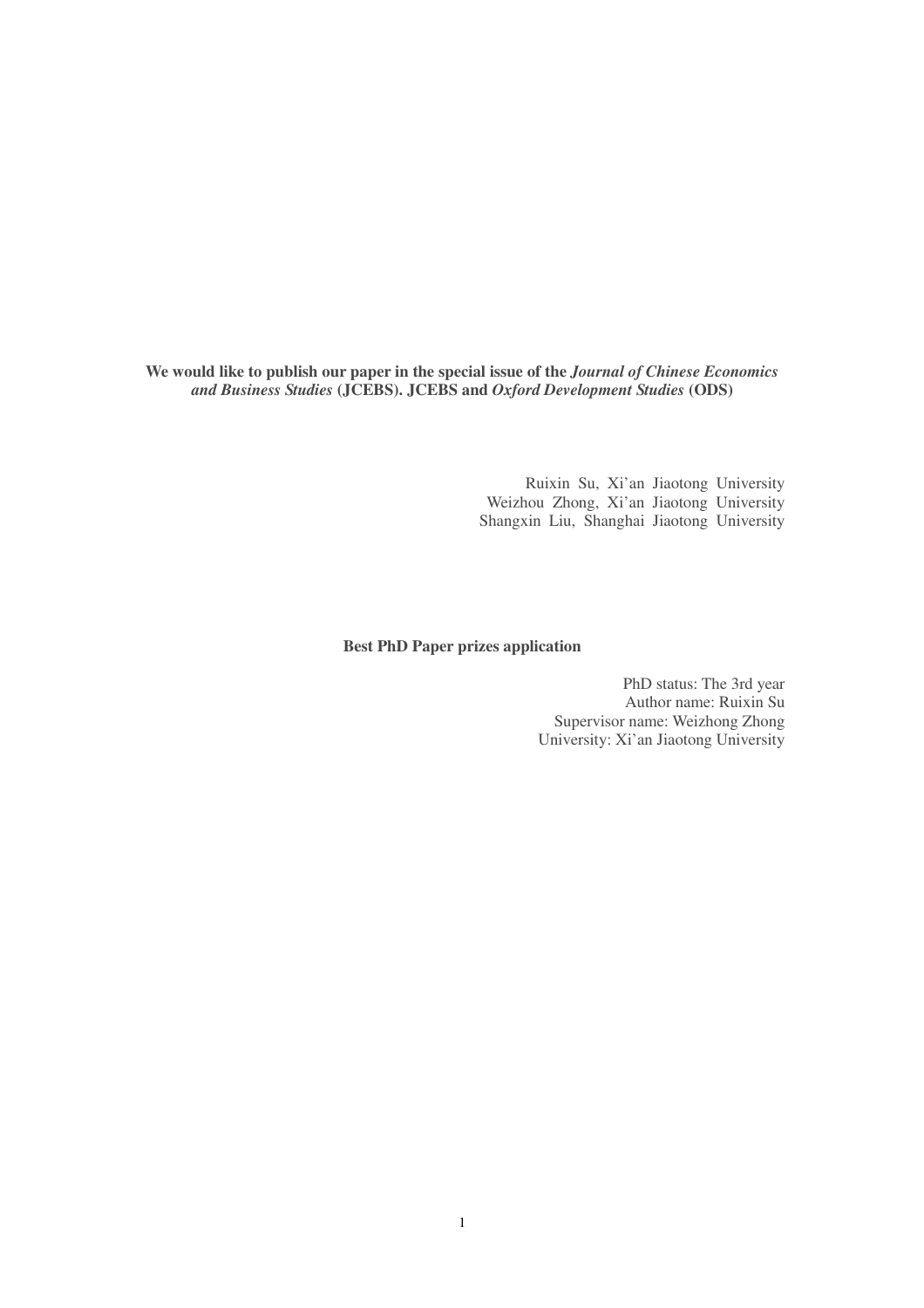# **A Study on Relation of CSR and Corporate Efficiency Based on DEA Method**

 **ABSTRACT** Many studies have examined the relationship of financial performance of firms and CSR, but little consensus has emerged up to date. This study investigates the relationship through a set of Shenzhen stock exchange from the perspective of costs and benefits. We turn attention to efficiency examines another dimension of performance following the Vilanvona (2009) competitiveness model link to CSR. Based on DEA method, this study evaluates corporate efficiency of Chinese listed firms, and then adapts the content analysis method to measure corporate social performance in China. The authors discover that there is a positive co-relationship between CSR and corporate efficiency. Thus, we can say that CSR is helpful to improve corporate efficiency. Also, an established CSR factors such as firm size, ownership structure, previous financial performance, classification of industries, service types, philanthropy behaviors, and board monitoring are set. Therefore, listed firms should increase investment on CSR in order to help them consummate corporate governance structure and improve their financial performance in these ways.

**KEYWORDS** DEA; Corporate efficiency; CSR; Relationship

## **INTRODUCTION**

Since 30 years ago, the reform and open policy has been carried out. As a result, the Chinese economy experiences fast development, while Chinese people's life has been improved a lot. However, as economic growth, scandals, e.g. fake goods, tax criminals, wasting resource, environment pollution and harm laborers' authorities, emerged. Some of the behaviors are not regulated by laws and regulations, while others have been explored by media and public (Zheng, 2006; Luo, 2006; Lübcke, Ruth, & Yim, 2007). These behaviors are all morally bad, even some of them are illegal which violate customers' benefits, and also affect the social image of firms. As we are in the stage of "voting by feet" all the time, all the stakeholders, e.g. employees, customers, suppliers, communities, have rights to say "no" to firms <sup>[1]</sup>. This implies that firms would be abandoned in case they are irresponsible to the society  $^{[2]}$ . In other words, firms who ignore CSR issues may face serious challenges, because CSR attracts more and more interests by government, firm, society, and public people (Lübcke et al., 2007; Qi Jun, 2007; Zheng & Chen, 2006; CSRC, 2001; SZSE, 2006; SSE, 2008).

As it is known that a firm is a for-profit organization, which concerns maximum economic benefits. Firms perform CSR need to input humanity, goods, and sometimes even much money. Thus, firms need to consider if the implementation of CSR can bring benefits. In other words, firms should consider whether the implementation of CSR contribute to improve their financial performance, build brand image to be good corporate citizen at low costs (Bondy, Matten, & Moon, 2004; Logsdon & Wood, 2005; Husted & Allen, 2006). Some argue that CSR practices may increase costs without sufficient offsetting benefits, hurt corporate financial performance. Others argue that CSR practices sufficiently benefit corporate financial performance and good for corporate governance which contribute to maximizing shareholder wealth. Clarifying our understanding of CSR benefits is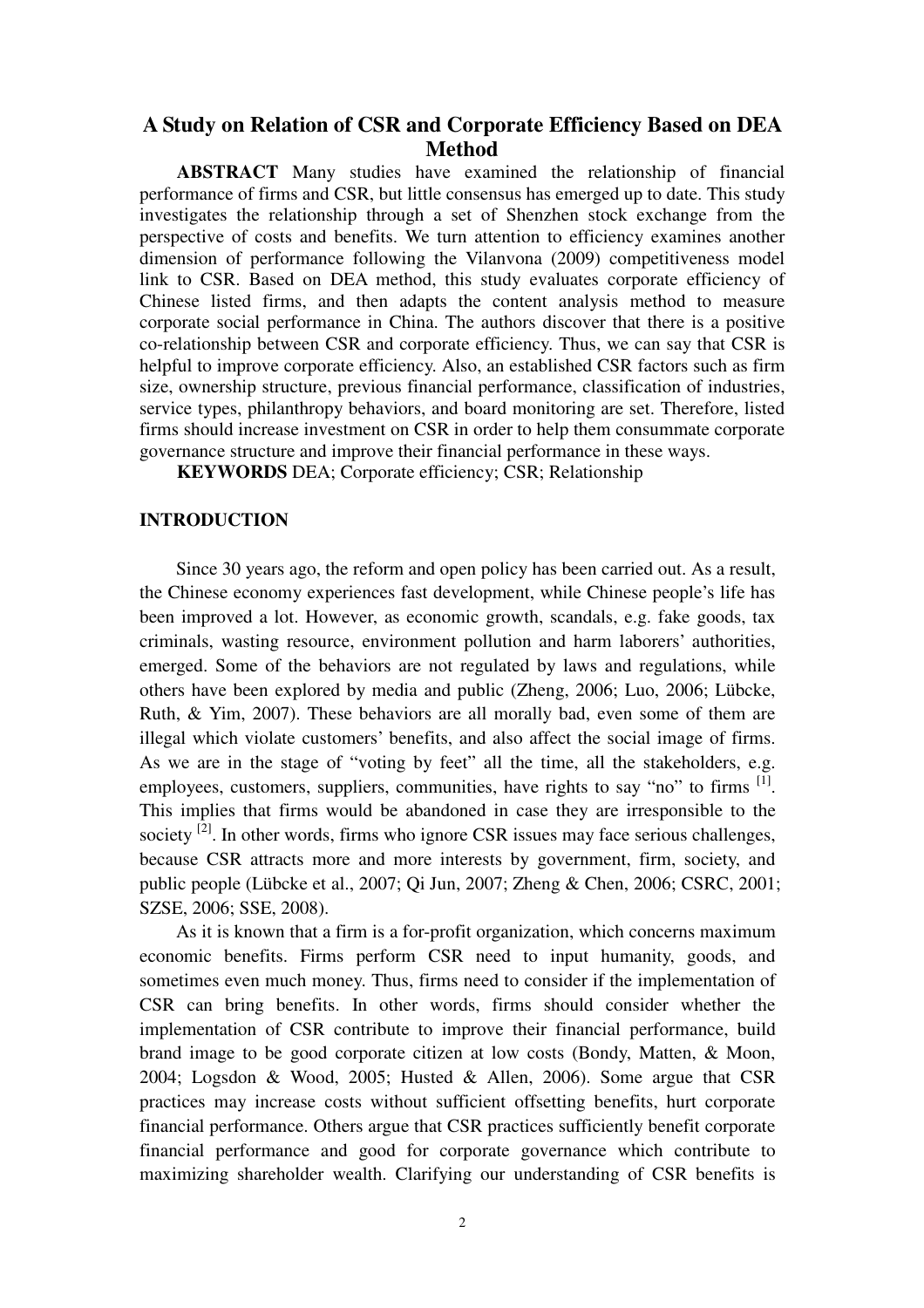very important.

The purpose of this study is to examine the relationship between corporate efficiency and CSR as well as some useful CSR factors are considered. Based on DEA method, this study evaluates corporate efficiency of Chinese listed firms in Shenzhen stock exchange, and then adapts the content analysis method to measure corporate social performance. We examine the factors and how CSR is related to corporate efficiency in Chinese listed firms. Our study significantly differs from and adds to prior CSR studies in the following ways. First, we focus on corporate efficiency, another dimension of firm performance, instead of financial performance measures. Also, since the accounting measures of financial performance cannot reflect a firm's long term performance, and usually controlled by human, alternatively we use DEA method to measure performance efficiency which regards CSR activities as a firm's material inputs, and uses these criteria to evaluate a co-relationship exist between the implementation of CSR and corporate efficiency. Second, in response to the mixed empirical evidence and the estimation problems found in the prior studies, we discover some factors like ownership structure, previous financial performance, classification of industries, service types, and philanthropy behaviors which affect CSR activities. It would help listed firms improve their corporate governance and performance through CSR.

Our results indicate that the average level of corporate efficiency and CSR is not high in Chinese listed firms at present. Second but most important, there is a positive relationship between corporate efficiency and CSR. The significance of this not only concerns new theoretical support if corporate should initiate CSR, how corporate initiate CSR, and also factors like ownership structure, previous financial performance, classification of industries, service types, and philanthropy behaviors which affect CSR. Besides, by using the sample of Chinese data, this study is good for corresponding strategy of governance management sector initiate CSR practices in emerging markets.

The remainder of our article is organized as follows. The next section provides a brief overview of the literature and the hypothesis development. The data and estimation methods are described in section three, and results are reported in section four. Conclusions are made in the final part of the article.

### **THEORETICAL BACKGROUND AND HYPOTHESIS**

Long time ago, though scholars research on the issue of relationship between corporate social performance and corporate financial performance, little consistent result has been reached. (see Table 1) Margolis and Walsh (2003) reviewed 127 studies which empirically examined the links between corporate social performance and financial performance and found mixed results. In all, there are two opinions about researches on the relationship between corporate social performance and corporate financial performance: one theorizes a positive relationship (Russo, PA Fouts,1997; McWilliams et al., 2000; Margolis & Walsh, 2003; Porter & Kramer, 2006; Branco & Rodrigues, 2006), which believe CSR is a good way to improve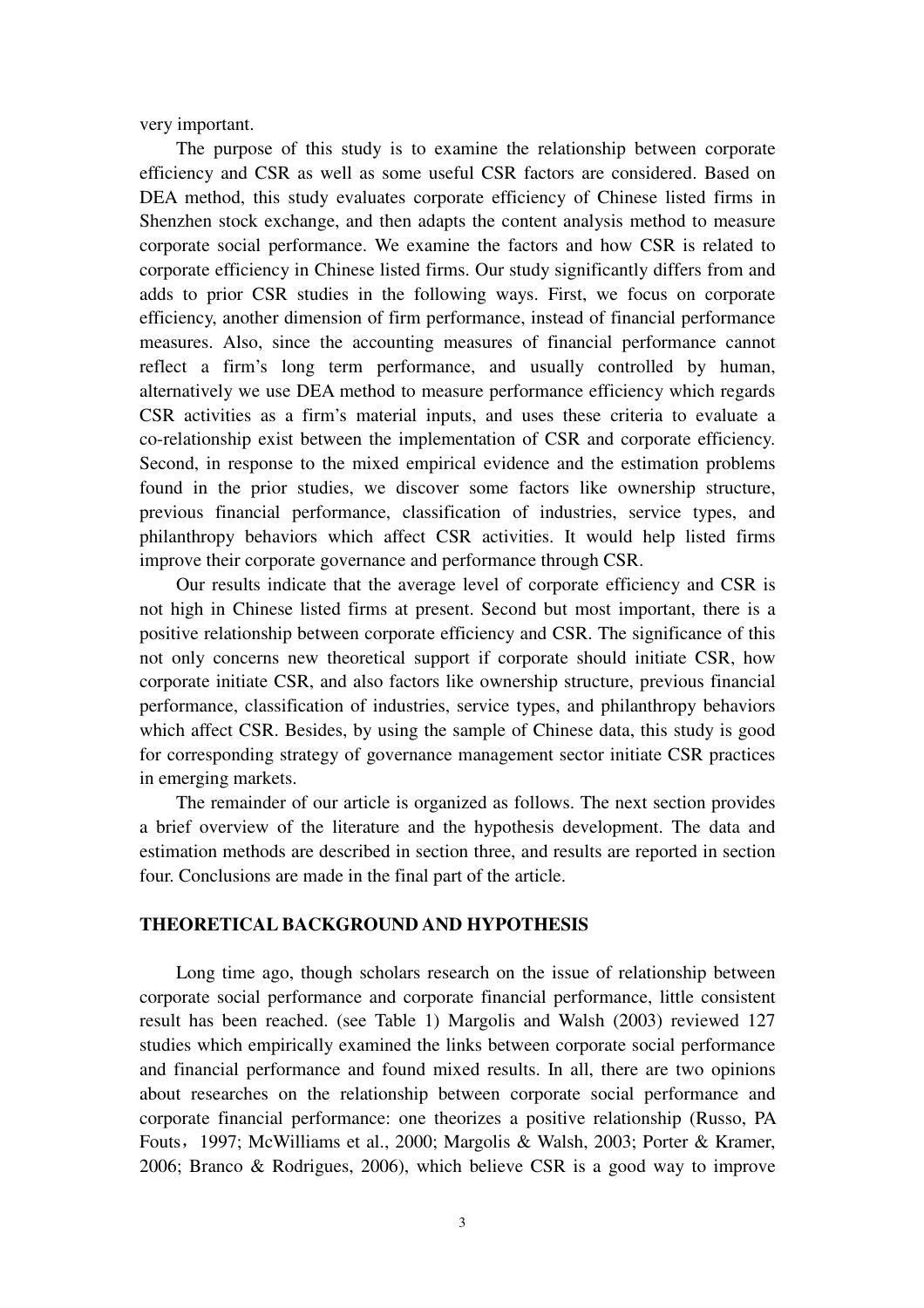corporate financial performance and corporate governance (Godfrey, 2005). Another view thinks there's only one responsibility for corporate which is "use its resources taking activities to make profit legally" (Friedman, 1977, 1978). Therefore, CSR inputs will waste capitals and other resources in the production process which may affect profits indirectly (Vance, 1975; Waddock & Graves, 1997; Zheng Li, 2006). These firms suffer disadvantages in competition when compare to non-CSR firms.

#### Insert Table 1 about here --------------------------------

According to Vilanova et al. (2009) model (see Figure 1), the relationship between CSR and five performance dimensions of competitiveness that include (1) financial performance, (2) quality, (3) efficiency and productivity, (4) innovation, and (5) image. Foreign research focuses mainly on relationship between CSR and financial performance until now. For example, CSR and ROA, CSR and ROE, CSR and sales return rate. Besides, there are few empirical studies on CSR and corporate financial performance in China. The most classic study is conducted by Zheng Li (2006), who considered the whole factors of CSR to firms and regarded CSR implementation resulting less corporate value. Qijun Jiang (2007) uses the production function to study if good reputation helps CSR implementation. After model analyses, it is found the relationship between corporate social responsibility and corporate financial performance is different in short and long term. All the results improve that the nature of the relationship between CSR and multiple dimensions of performance including financial performance is still somewhat unclear (McWilliams and Siegel, 2001, Porter and Kramer, 2006, Harrison and Freeman, 1999, Smith, 2003).

> -------------------------------- Insert Figure 1 about here

Because efficiency is another key dimension of competitiveness in addition to financial performance (Vilanova et al., 2009), we use this new dimension to study their relationship. We define efficiency as a measure of productivity per unit of cost. This definition is consistent with the concept of economic efficiency which refers to the production of outputs (i.e., productivity) from a given quantity (i.e., cost) of inputs (Sullivan & Sheffrin, 2003)<sup>[3]</sup>. The worldwide economic crisis is challenging a host of our conceptions and theories of corporate performance. Efficiency has become an increasingly important dimension of performance. Controlling costs and improving cost efficiencies become increasingly critical in current global economic environment. Can CSR activities be used to improve corporate efficiencies?

The relationship between CSR and corporate efficiency is decided by costs and benefits when firms practicing CSR. Firms are reluctant to perform CSR if the costs they pay are much more than the profits. Otherwise, firms would like to perform CSR. Chinese firms often think that CSR implementation is not worthy, since the implementation of CSR will increase costs (Zheng Li, 2006). However, it is important to keep in mind that the economic advantages of firms are consistent with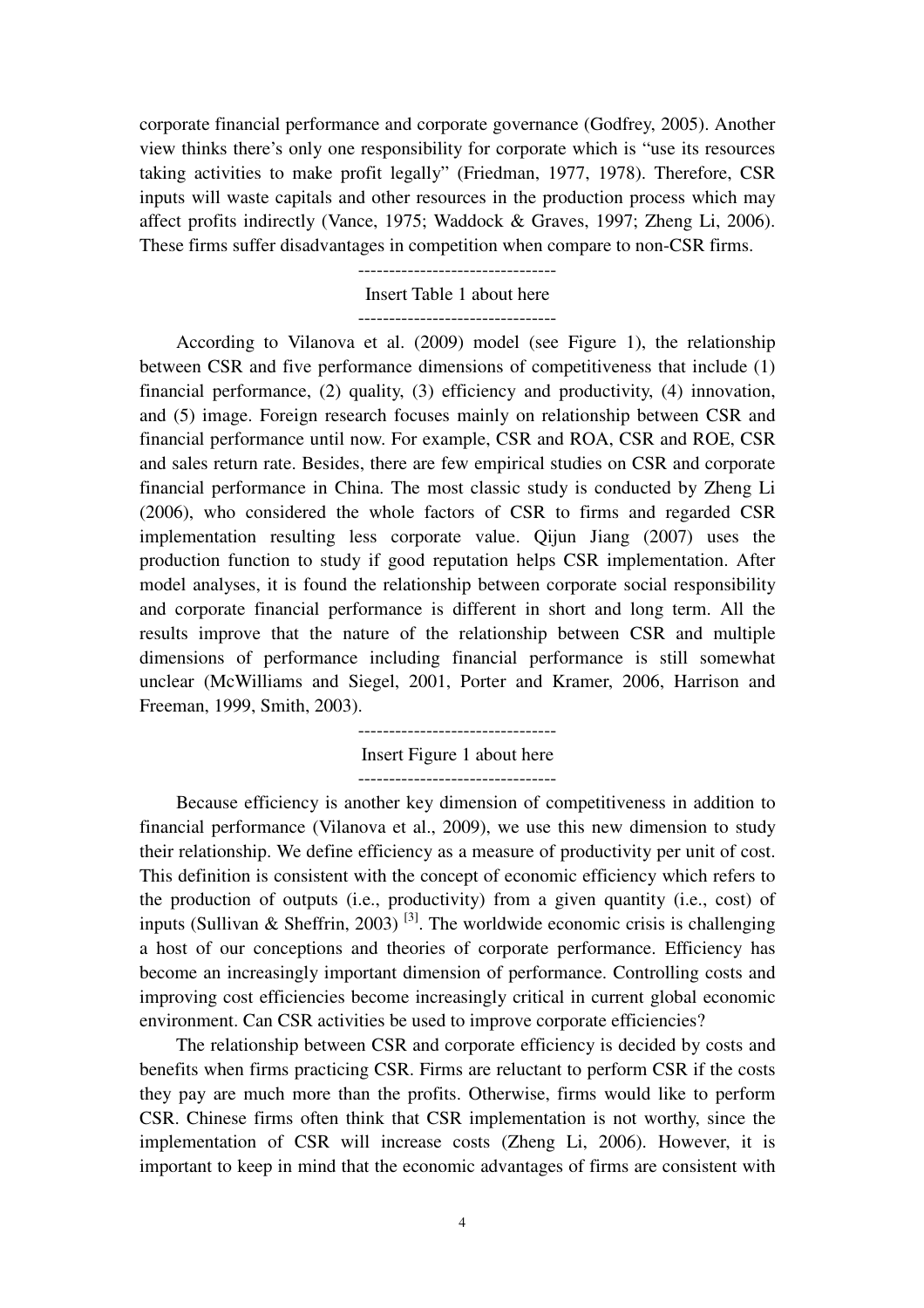social advantages. Firms make money and make wealth for society by following laws and paying taxes. From this aspect, CSR may bring long term benefits (Qijun Jiang, 2007). In fact, firms may lose the source of creating more profits if they don't initiate CSR (Ruixin Su et al., 2010). After the supposed social responsibility has been performed, firms are propitious to make steadier and long term profits (Lübcke et al., 2007). Therefore, firms should not only protect shareholders' advantages, pursue the maximum financial profits, but also create social advantages through paying taxes, provide economic resources, protect environment, offer jobs, and guarantee legal authorization and charity (Zheng, 2006).

We extend prior work by empirically examining the hypothesized positive relationship between CSR and corporate efficiency. Although CSR may increase firms' costs, benefits in the long run can cover the costs. Thus, we can suppose CSR and corporate efficiency is positive correlated.

# **H1: the relationship between CSR and corporate efficiency is positive.**

#### **METHOD**

## **Sample and Data Sources**

Our initial sample includes all the listed firms of Shenzhen stock exchange by 2008, totally 748 firms are found. There are 684 firms which are chosen as research sample, excluding firms with uncompleted annual reports, CSR reports, or financial data. The sample includes A share listed firms as well as A and B share firms. The efficiency data of the listed firms mainly comes from Chinese listed firms financial database and Chinese listed firms financial data analysis database of GTA Information Technology; The corporate governance data comes from wind database from Shanghai Wind Information Ltd.,; The content of listed firms initiating CSR mainly from manual collected and coordinate of their websites, annual reports and CSR reports of 2008. To guarantee a consistent base of coded data, the data analysis on the annual reports, CSR reports, and firms' websites for all the firms was carried out by only one single person and was checked and verified by others.

#### **Social Responsibility Evaluate**

Wood (1991) described CSR as the "configuration of the principles of social responsibility, processes and social responsiveness, and policies, programs and observables outcomes as they relate to the firm's societal relationship". There are almost two widely used methods evaluating CSR, one is the reputation index, the other is content analysis. Reputation index refers to survey, usually testing among businessmen, employees, students and publics. After giving a score to every objective, the total score of all indexes is the reputation score of the firm who initiates CSR. This method recognizes information through websites, annual reports, sustainable reports, newspapers and magazines. Because firm size, existing years, the distances to public media, the experiences of objectives are all different, thus, different researchers may get different explanations of CSR activities (Abbott & Monsen, 1979). Also, the amount of sample firms is often small because of the range of survey (Abbott & Monsen, 1979).

On the contrary, content analysis is often used for large sample research. It is an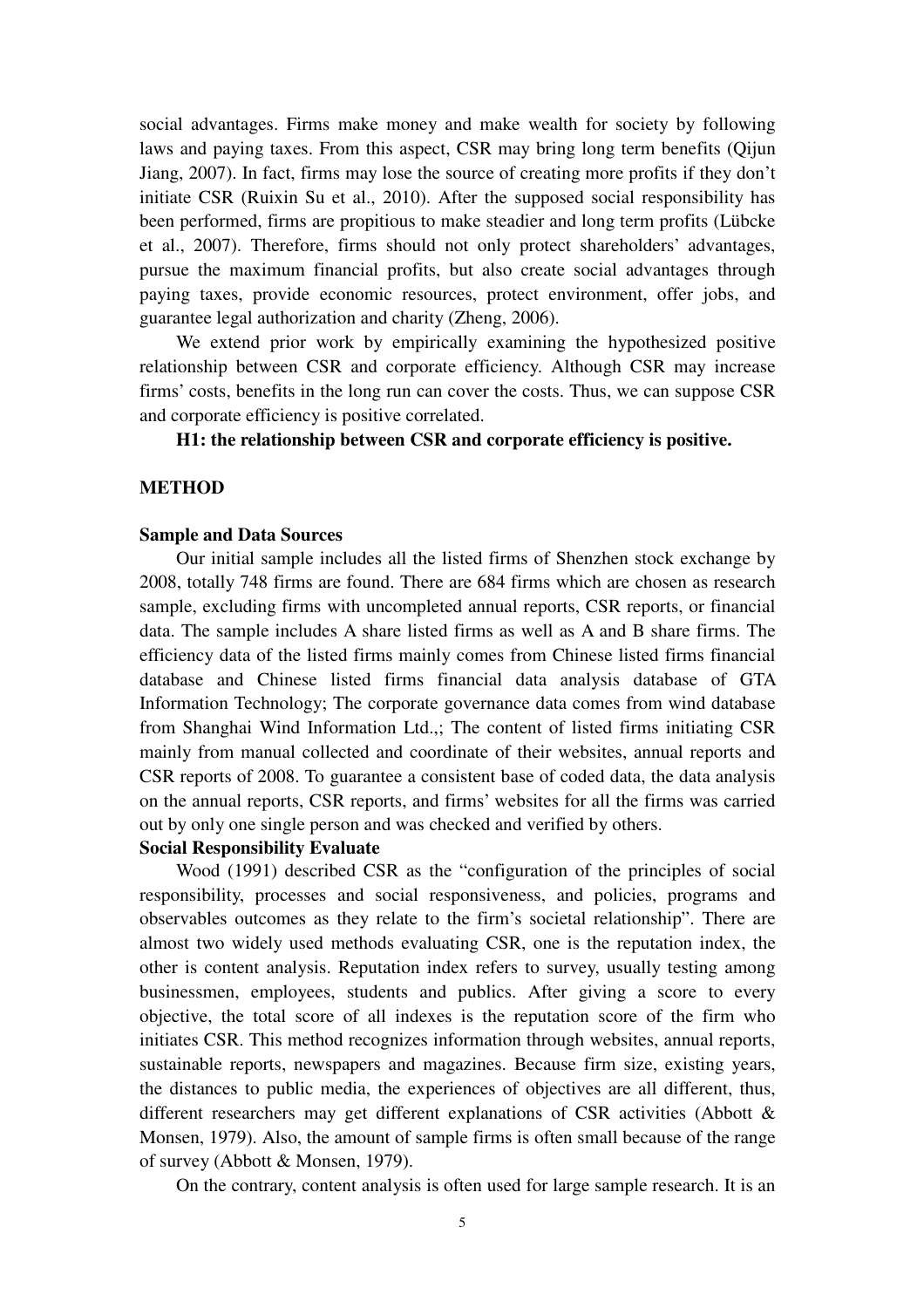analysis based on the amount of words, sentences, pages or CSR categorization which evaluates CSR implementation through corporate files and reports. It is considered the more intensity of disclosure is, the high implementation quality of social responsibility is. The advantage of content analysis is once the small categorization of CSR activities has been chosen, the remaining part is rather external. However, the progress of choosing is subjective. This study adapts content analysis method evaluating a firm's CSR implementation quality with information from websites, annual reports, and social responsibility reports.

According to Maignan and Ralston (2002), three separate CSR categories can be distinguished: (1) motives for CSR activities, (2) managerial CSR processes, and (3) stakeholder issues. The motives for the implementation of CSR were coded and classified into three different categories: (1) value-driven, (2) performance-driven, and (3) stakeholder-driven. CSR processes consist of programs or activities as following: (1) philanthropy programs, (2) sponsorships, (3) volunteerism, (4) implementation of code of ethics, (5) quality programs, (6) health and safety programs, and (7) management of environmental impacts. Considering Clarkson's (1995) stakeholder classification and the analysis from Maignan and Ralston (2002), six groups of stakeholders are distinguishable for this research: (1) community, (2) customers, (3) employees, (4) shareholders, (5) suppliers, and (6) government. Table 2 provides an overview of the analyzed CSR categories (3 motives, 7 processes, and 12 stakeholder issues). It needs to be known that these twenty two processes are not mutual exclusive and overlaps may occur.

# Insert Table 2 about here

Based on the categorization above, this study adapts the indexing method to evaluate the extent of social performance of listed firms initiating CSR who communicate CSR activities in their websites, annual reports and social responsibility reports. It means if listed firms describe one of the above 22 categorization of CSR activities in their websites, annual reports and kinds of social responsibility reports, it deserves one point; In case there is a disclosure of CSR event or data, the firm can get one more point. This resulted in a total possible points ranging from 0 to 44, indicating the overall CSR score.

### **Corporate Efficiency Evaluate**

We use DEA (Data Envelop Analysis) method measuring corporate efficiency. DEA is a systematic analysis method developed by A. Charnes and W. W. Cooper (1978) based on "Comparatively efficiency evaluate" concept. The DEA model has been a useful tool in many subjects. As Cooper et al. (2000) described DEA performance efficiency measure is a better, more comprehensive performance measure than other traditional performance measures.

Suppose there are "n" firms which have same "m" inputs and "s" outputs. We call the "i" firm as  $DEU_i$ . To every  $DEU_i$ , the input variables and output variables can be described. (see Table 3)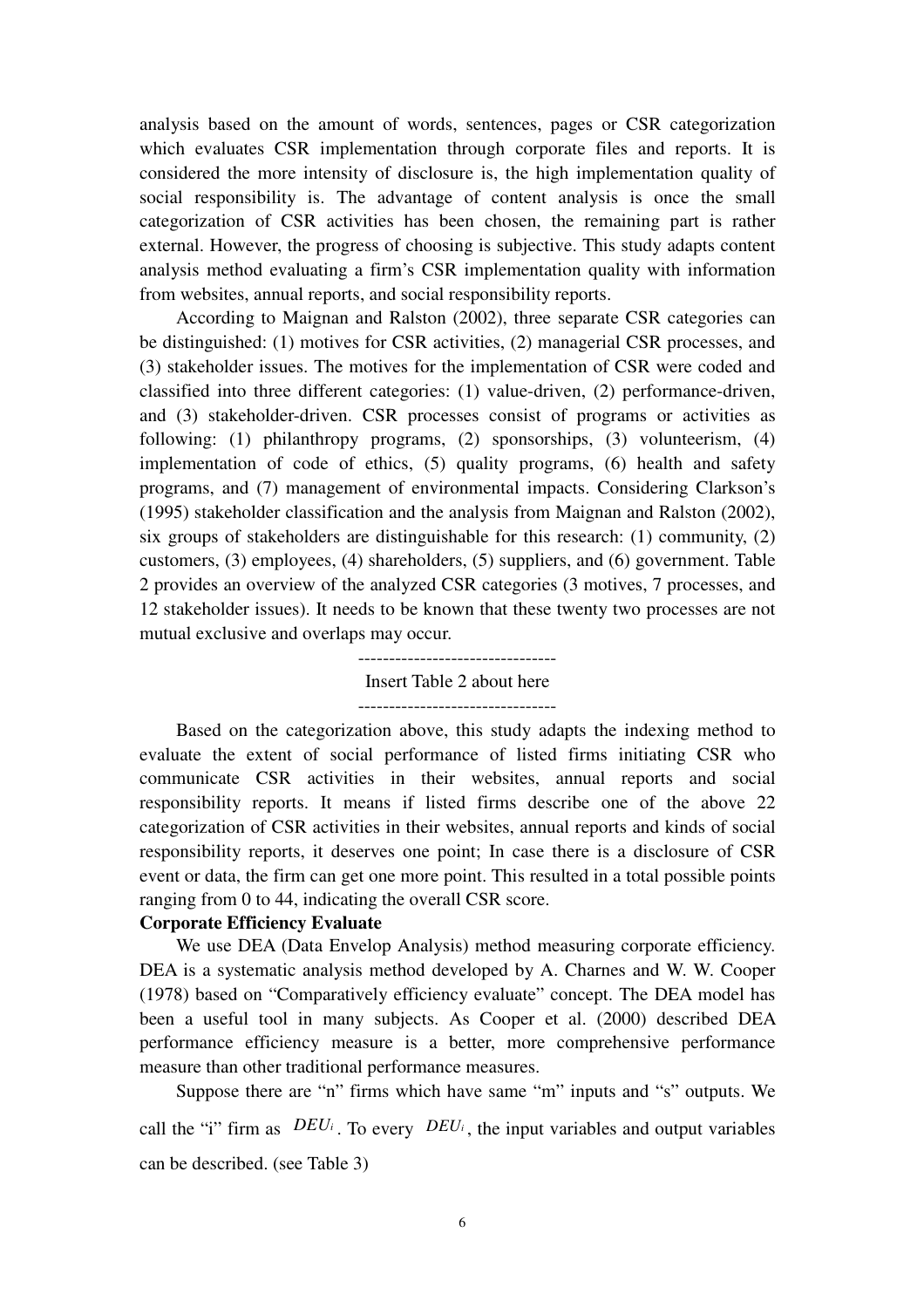--------------------------------

# Insert Table 3 about here

--------------------------------

If we describe the inputs and outputs variables of  $DEU_i$  as:

$$
x_i = (x_{1i}, x_{2i}, \dots, x_{mi})'
$$
  
\n
$$
y_i = (y_{1i}, y_{2i}, \dots, y_{si})'
$$
 (1)

And use  $X = [x_1, x_2, ..., x_m]$  for the multi indexes inputs matrix while  $Y = [y_1, y_2, \dots, y_s]$  for the multi indexes outputs matrix.

Then, we suppose  $u = [u_1, u_2, \dots, u_m]$  and  $v = [v_1, v_2, \dots, v_s]$  to be the weighted variables of inputs and outputs, the total inputs  $(I_i)$  and total outputs  $(O_i)$  can be written as:

$$
I_i = u_1x_{1i} + u_2x_{2i} + \cdots + u_mx_{mi} = x_i'u
$$
  
\n
$$
Q_i = v_1y_{1i} + v_2y_{2i} + \cdots + v_sy_{si} = y_i'v
$$
\n(2)

It is obvious that the less total inputs, the much total outputs. The DEA model use the division of total outputs and total inputs when measuring the comparative efficiency of  $DEU_i$ :

$$
E_i = \frac{Q_i}{I_i} = \frac{y_i'v}{x_i'u}
$$
\n(3)

 $E_i$  means the comparative efficiency of  $DEU_i$  including two weighted sectors u and v, which can be decided as  $u_i > 0$ ,  $v_i > 0$ . Then to every  $DEU_i$ , we get to solve Equation (4):

$$
\max \frac{y_i'v}{x_i'u}
$$
  
s.t. 
$$
\frac{y_i'v}{x_i'u} \le 1, 1 \le i \le n, u \ge 0, v \ge 0
$$
  
(4)

Because DEA produces relative efficiency scores, a firm's DEA score should only be calculated within an industry of similar firms, it is very difficult to choose the input and output variables, especially the research object is the whole listed firms of Shenzhen Stock Exchange. However, if all the firms can be viewed as a unit who pursues maximum profits, firms initiating CSR can also be thought as their behaviors, then we can find the common characteristics of firms. Since the essence of a firm is to use limited resources and get maximum outputs. It is thought that the inputs of firms initiating CSR can also be viewed as material inputs which may affect firm efficiency performance. Therefore, we include three conventional input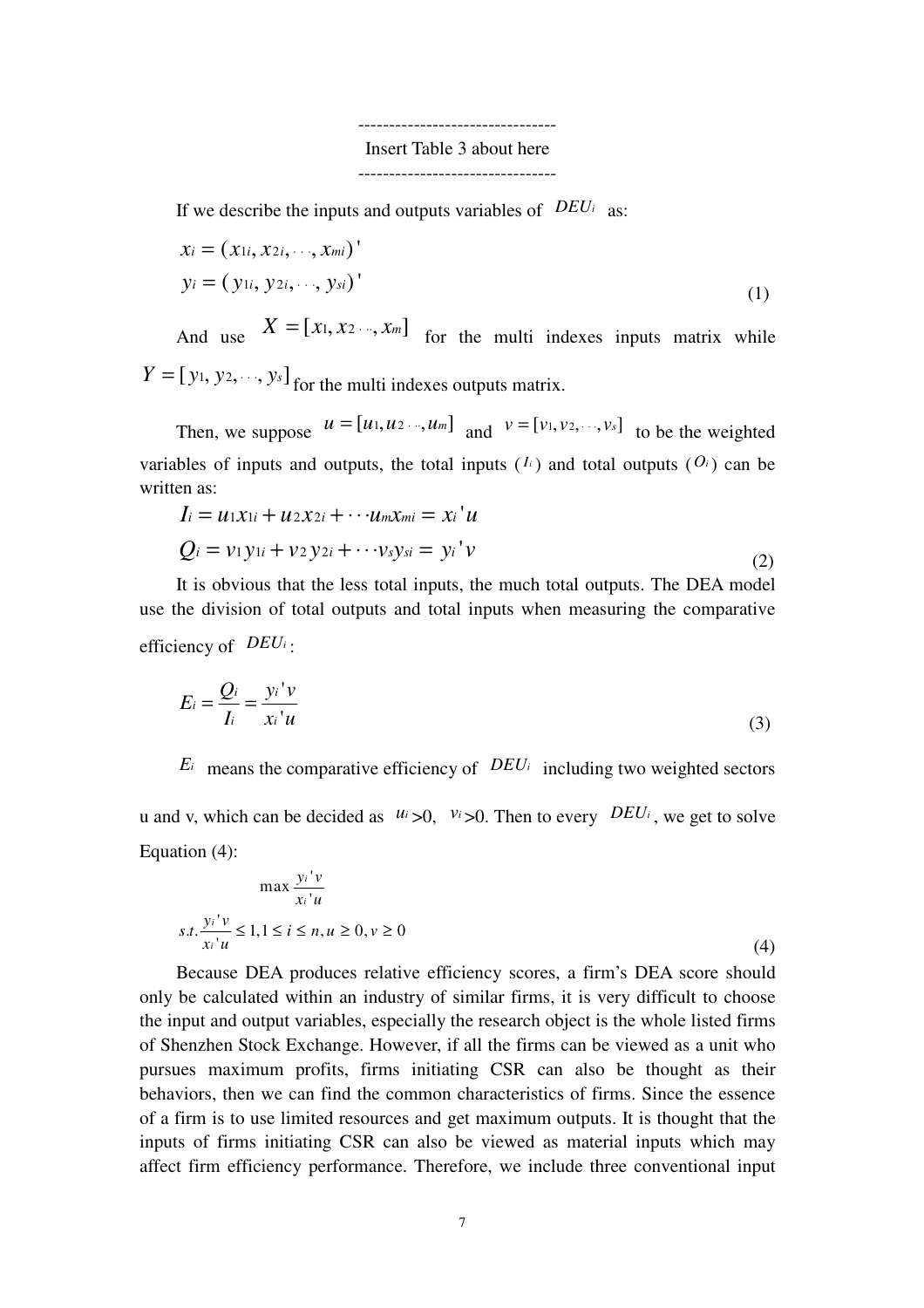variables (total fixed asset, operating costs, total amount of operating expenses, management expenses and financial expenses) and two conventional output variables(total operating revenue and net profit) in our DEA analysis (Zhang, 2008). **Model Specification** 

Apparently, CSR activities made by firms are not random. On the basis of their specific characteristics, firms choose how to perform CSR. Some characteristics can be observed, while others can not. The unobservable characteristics will affect the extent of CSR of list firms simultaneously. Therefore, the ordinary least squares estimation offers both biased and inconsistent estimates. A "correction" must be made to prevent parameter estimates from being biased. For example, Zheng Li (2006) used two stages least square method to study the relationship of corporate value and CSR. Specifically, we adapt simultaneous equations model to avoid the correlative of variable CSR\_SCORE and error item which may cause endogenous variable problems.

Based at the above hypothesis, the following model is set up to study how CSR affect corporate efficiency:

$$
DEA\_SCORE_{it} = \beta_0 + \beta_1CSR\_SCORE_{it} + \beta_2TA_{it} + \beta_3R\_GUOYOU_{it} + \beta_4SHRHPD3_{it}
$$
(5)

$$
CSR\_SCORE_{it} = \beta_0 + \beta_1 TA_{it} + \beta_2 R\_GUOYOU_{it} + \beta_3 LY\_ROE_{it-1} + \beta_4 B2C
$$
  
+ $\beta_5 ZHONGWU + \beta_6 DONATION_{it} + \beta_7 R\_INDDIRECTOR_{it} + \beta_8 DUALITY_{it}$  (6)

Equation (5) is the DEA model. The dependent variable DEA\_SCORE is corporate efficiency measured above. According to previous studies about factors affect corporate efficiency, firm size (TA), ratio of state-owned shares (R\_GUOYOU), equity concentration ratio of first three major shareholders (SHRHFD3) are used in our model (Zhao, 2007; Xu and Wang, 1999; Bai, 2005). Equation (6) is the factors of CSR model. In our model, the extent social performance of listed firms implement CSR always affected by firm size, ratio of state-owned shares, last year's ROE, B2C, ZHONGWU, and some agency variables et al, (Aupperle, Carroll, & Hatfield, 1985; Ullmann, 1985; Mcguire, Sundgren, Schneewels, 1988; Aupperle, Pham, 1989; Waddock, Graves, 1997; Zheng Li, 2006).

We use eight control variables to capture the factors which may affect CSR. The first control variable is firm size (TA), measured as the logarithm of total asset. Prior studies have used firm size as a measure of firm visibility and firm resources and documented a positive relationship between firm size and CSR (Brammer & Millington, 2005).

Another one is ratio of state-owned shares (R\_GUOYOU), measured as total percentage of state-owned shares and institutional shares in first ten major shareholders in 2008. Generally speaking, ratio of state-owned shares is negative to  $CSR$  (Xu & Wang, 1999; Xiao Chen, Dong Jiang, 2000).

Another one is last year's ROE (LY\_ROE), measured as return on equity of last year. It is thought the performance of last year affect CSR inputs of next year directly (Bragdon & Marlin, 1972; Bowman & Haire, 1975; Spicer, 1978; KH Chen, & RW Metcalf, 1980).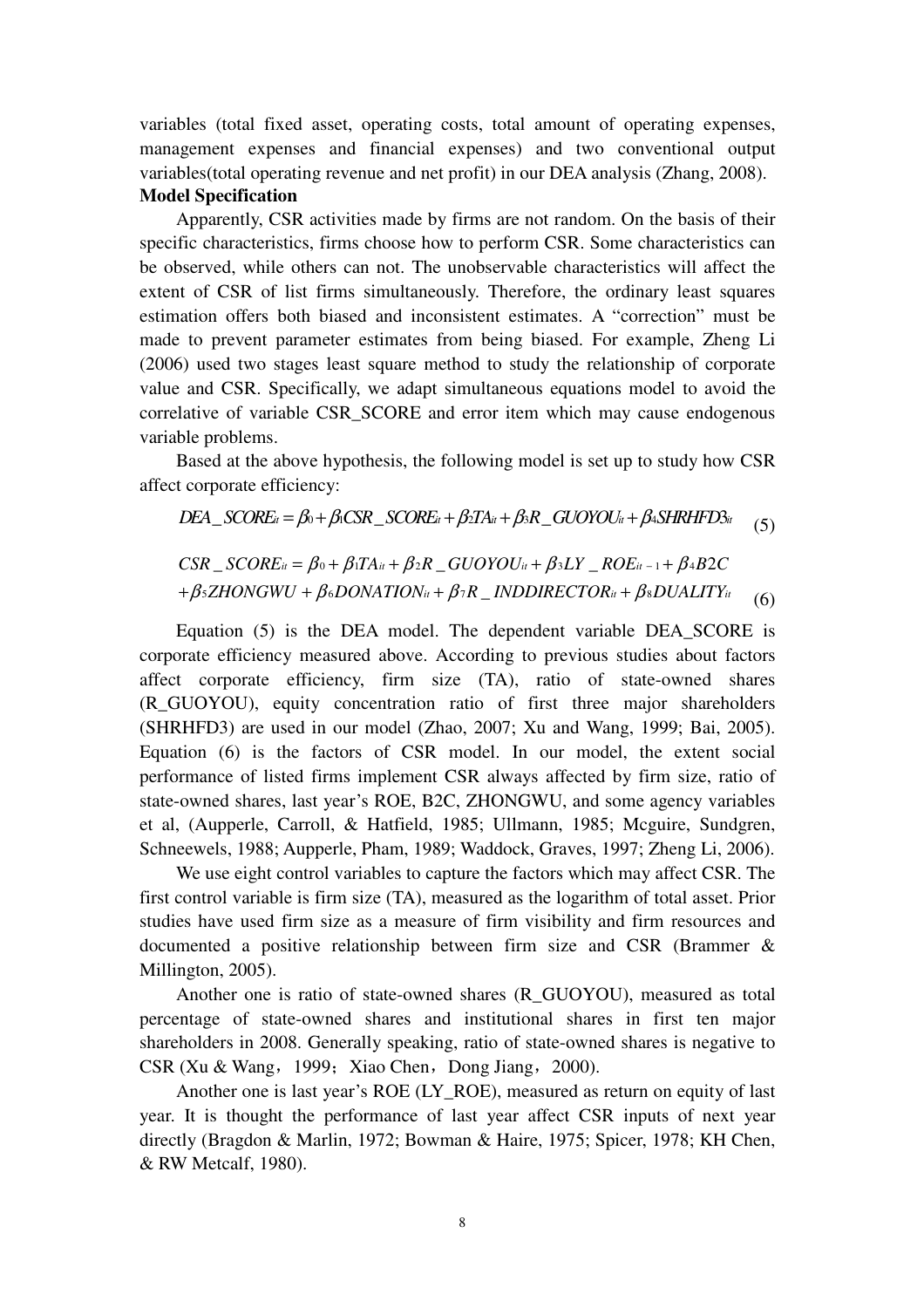B2C is a dummy variable indicating whether the firm belongs to business to customer service type. We believe the service type related to firm behaviors as well as affect CSR since firms often concern the demand of customers to a large extent. As a B2B firm, its clients are corporations while as a B2C firm, its clients are individuals. Prior studies found B2B firms did better than B2C firms when initiating  $CSR<sup>[4]</sup>$ . It proves that B2B firms concern their partners more and focus on customers less.

ZHONGWU is a special industry dummy variable indicating whether the firm belongs to high contaminated industries  $[5]$ . We expected an affected firm to be associated with high contaminated industries (Zheng Li, 2006).

Another control variable is donation amount (DONATION), measured as the logarithm of donation amount in "5.12" Wenchuan earthquake in 2008. It is a useful index which reflects the charity attitude of different firms (Ran Zhang, 2010).

In addition to the factors above, CSR my also be restricted by more effective board monitoring. We include two variables to capture the quality of board monitoring. First, prior studies have found that CSR is negatively related to the percentage of independent directors because boards with more independent members are more difficult to be controlled by the management and controlling shareholders (Brown et al., 2006). We therefore create a variable R\_INDDIRECTOR to measure the percentage of independent directors in board of a listed firm. The other board characteristic variable is a dummy variable indicating whether the position of CEO and chairman are occupied by the same person (DUALITY). Traditional agency theory views conflicts as a barrier to effective monitoring of CEO because it potentially creates conflicts of interest in which a CEO also serves as his or her own monitor (Fama & Jensen, 1983).

Our model has two advantages over models in previous related studies. First, some studies used OLS which don't consider self-selection problem and always lead to biased estimates (e.g. Aupperle, Carroll, & Hatfield, 1985). Second, in contrast to Zheng Li (2006), our model allows variables to have asymmetric effects on corporate efficiency and CSR activities. The meaning of variables can be seen in table 4.

Insert Table 4 about here

#### **RESULTS**

#### **Summary Statistics**

Table 5 shows descriptive statistics of main variables. As we can see, the average DEA\_SCORE of Chinese listed firms is not high. It is only 0.4844. There are 65 listed firms scored 1, e.g. Shenfazhan, the lowest is S\*ST Chaohua scored 0 with its CSR score 5. The average CSR\_SCORE is 9.7565, includes the highest score 36 from Taigangbuxiu, and the lowest S\*ST Chenggong scored 0. The highest TA is Shenfazhan with its CSR scored 23, and the lowest is S\*ST Xingmei scored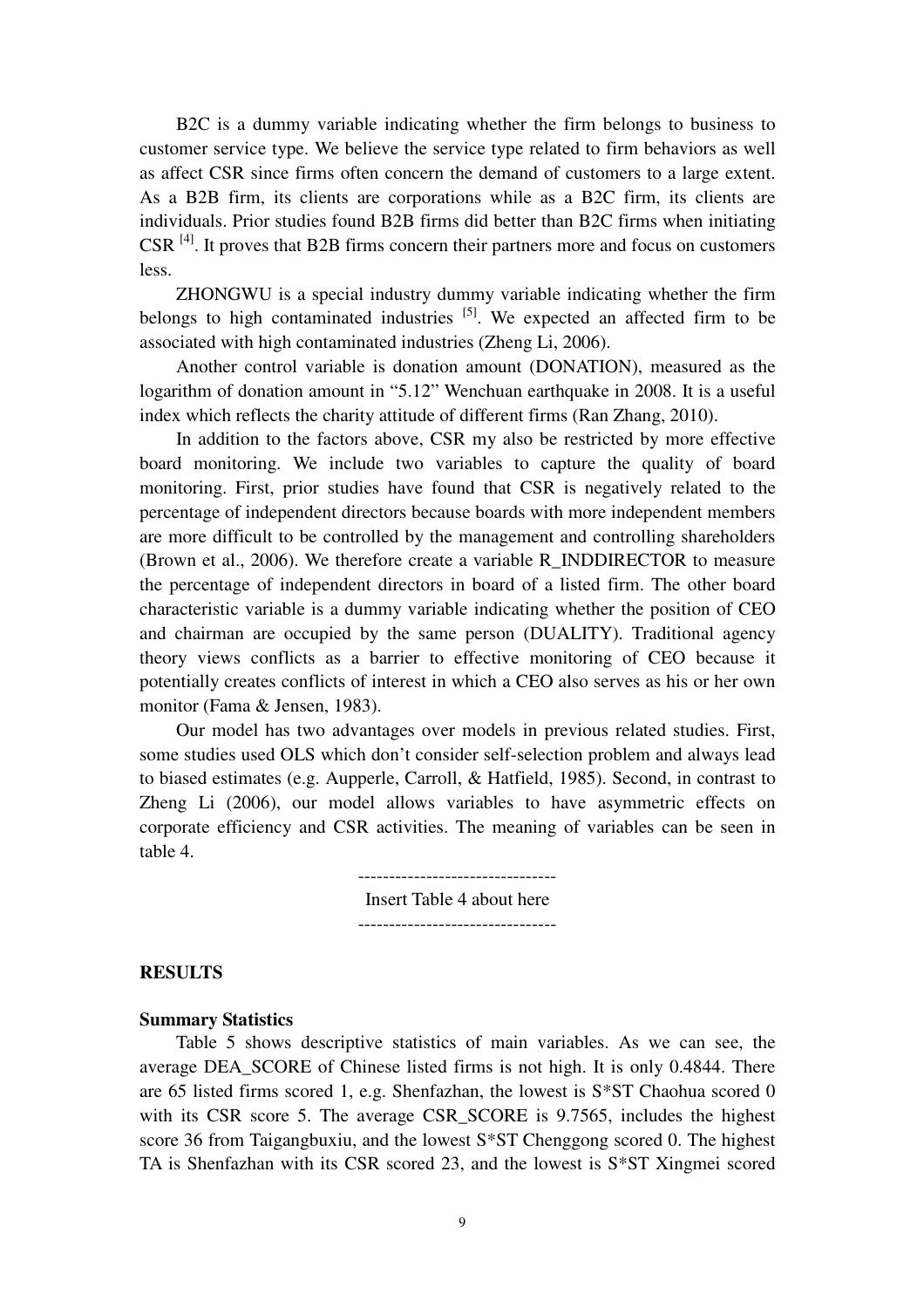4.The highest R\_GUOYOU is ST Yanhu which is 97% with CSR scored 10, and the lowest are 328 listed firms like Shenfazhan which are 0%. The highest SHRHFD3 is Yukaifa which is 0.6751 with its CSR scored 10, and the lowest is Huaiyougufen which is 0.0085 with its CSR scored 10. The highest LY ROE is  $S*ST$  Shenghua which is 7.5521 with its CSR scored 12, and the lowest is S\*ST Juyou which is -15.1441 with its CSR scored 4. When it comes to DONATION, the most is Wanke which donated 102.2 million while its CSR scored 34, and there are 448 listed firms who did not donate.

Insert Table 5 about here

--------------------------------

#### **Correlation Analysis**

Table 6 reports the Person correlation matrix for main variables used. Among the independent variables, no correlations exceed 0.45, which suggests that our models are unlikely to suffer from problems due to multicollinearity.

In general, the results indicate that DEA\_SCORE is positively correlated with CSR\_SCORE, TA, LY\_ROE, R\_GUOYOU, SHRHFD3. Of particular interest to this study, DEA\_SCORE is significantly (p<0.01) positively correlated with CSR\_SCORE in our sample. The significant correlation between DEA\_SCORE and CSR\_SCORE suggests that corporate efficiency is positively associated with CSR and provides initial evidence supporting our hypothesis.

> -------------------------------- Insert Table 6 about here --------------------------------

#### **Regression Analysis**

We run the regression model in Equation (5) and Equation (6) to additionally test our hypothesis of a positive relationship between corporate efficiency and CSR. The results of various variables can be seen in Table 7. The test of VIF of Equation (5) shows there is not any multicollinearity problem among independent variables. Then, the CSR\_SCORE's coefficient,  $\beta_1$ , is positive and significant to DEA\_SCORE as expected with the coefficient 0.0312 and P value is 0.0026. This result suggests that there is a positive association between corporate efficiency and CSR supporting our hypothesis. Additional evidence reveals that DEA\_SCORE is also significantly positively associated with firm size (TA) and ratio of state-owned shares (R\_GUOYOU).

Based on the variance inflation factors (VIFs), multicollinearity is also not an issue in the Equation (6) regression model. Equation (6) demonstrates additional evidence about how some factors affect CSR. It reveals that CSR\_SCORE is also significantly positively associated with TA, LY\_ROE, DONATION, and ZHONGWU. Opposite, B2C and DUALITY are negative to CSR\_SCORE (all significant under 5% level). There's only two control variables R\_GUOYOU and R\_INDDIRECTOR which are not significant. Our results are almost same with prior studies except for the last two control variables R\_GUOYOU and R\_INDDIRECTOR which are both significant according to Lattemann et al. (2009). That is because the differences existing among political, culture, and society.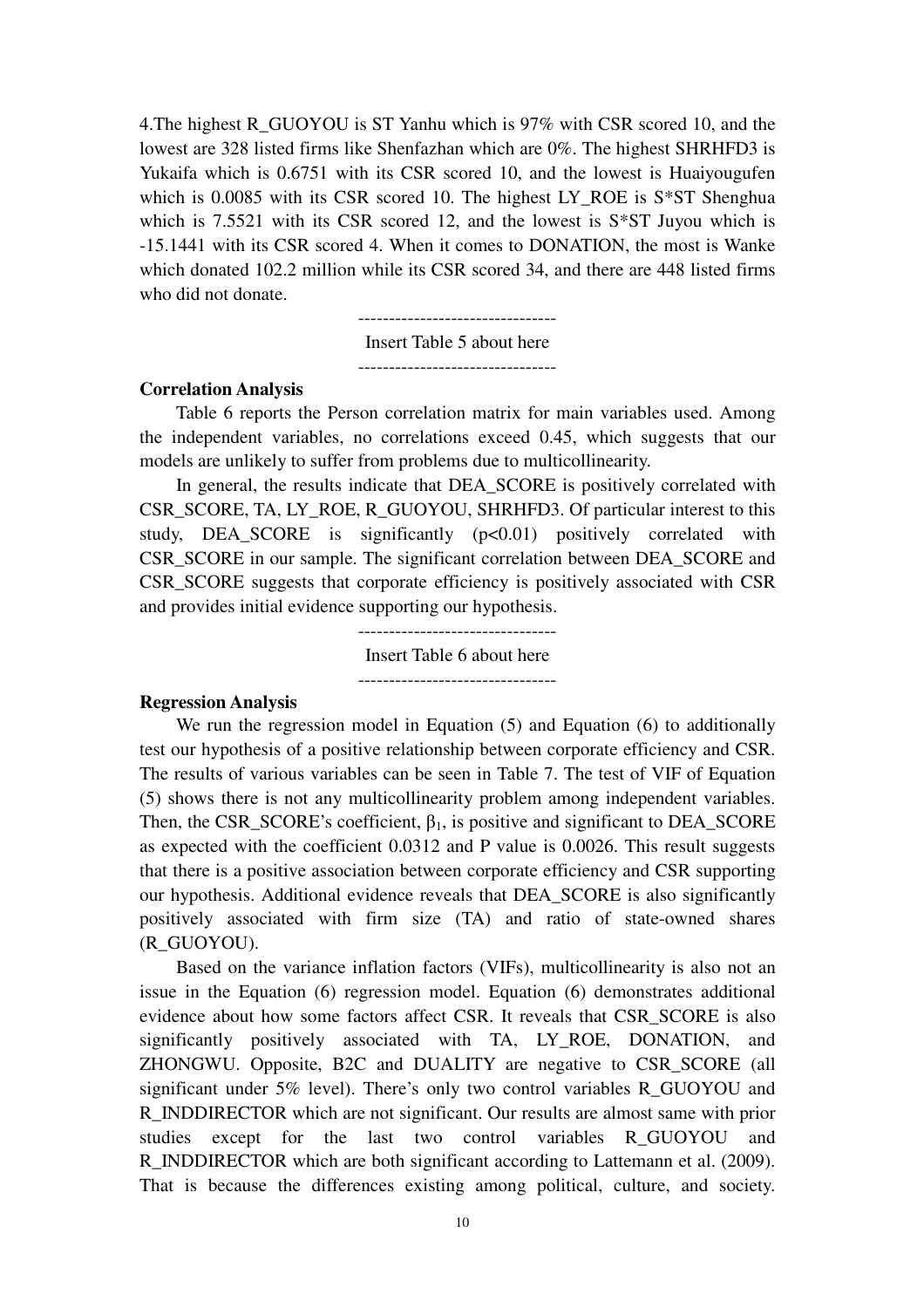Specifically, the average ratio of state-owned shares in Chinese listed firms is much higher than foreign companies while the ratio of independent directors in board is lower.

> -------------------------------- Insert Table 7 about here

--------------------------------

## **Robust Test**

We also use accounting indexes ROE and ROA to examine the relationship between CSR and corporate financial performance which are often used in classic studies measuring dimension of performance of competitiveness in robust section, and the results are same. (see table 8) It proves that our results can be trusted.

> Insert Table 8 about here --------------------------------

## **CONCLUSION**

This study investigates the relationship through a set of Chinese listed firms of Shenzhen Stock Exchange in view of costs and benefits which regard corporate efficiency as another key dimension of competitiveness in addition to financial performance. Based on DEA method, this study evaluates corporate efficiency of Chinese listed firms, and then adapts the content analysis method to measure CSR levels in China. The authors concentrate on the relationship between CSR and corporate efficiency. Also, an established CSR factors such as firm size, ownership structure, previous financial performance, classification of industries, service types, philanthropy behaviors, and board monitoring are set. The results shows that: (1) The average level of corporate efficiency and CSR in Chinese listed firms are not high; (2) the regression results show the two issues are positive which means CSR is good for listed firms improve their efficiency; (3) Also, it has been tested that the determining factors of CSR such as firm size, ROE of last year, donation amount, and whether belongs to high contaminated industry or not are all positive and significant to CSR. Opposite, whether firms belong to B2C and CEO duality are negative to CSR. Besides, ratio of state-owned shares and ratio of independent directors in board are both insignificant to CSR in China.

This study not only has implications to research area, but also has important meaning to corporations and government: firms initiating CSR will improve their efficiency under management of government, and also will bring large benefits to society. This will surely confirm the decision and confidence that government should communicate and expand CSR. High contaminated industries is positive to CSR also proves that government behaviors cannot be ignored. CSR somehow needs government's power in China. Chinese listed firms who initiate CSR are at the primary stage at present. Although average efficiency is not high, CSR would improve corporate efficiency indeed. Therefore, listed firms should keep reforming on effective corporate governance: (1) firms should increase CSR inputs, improve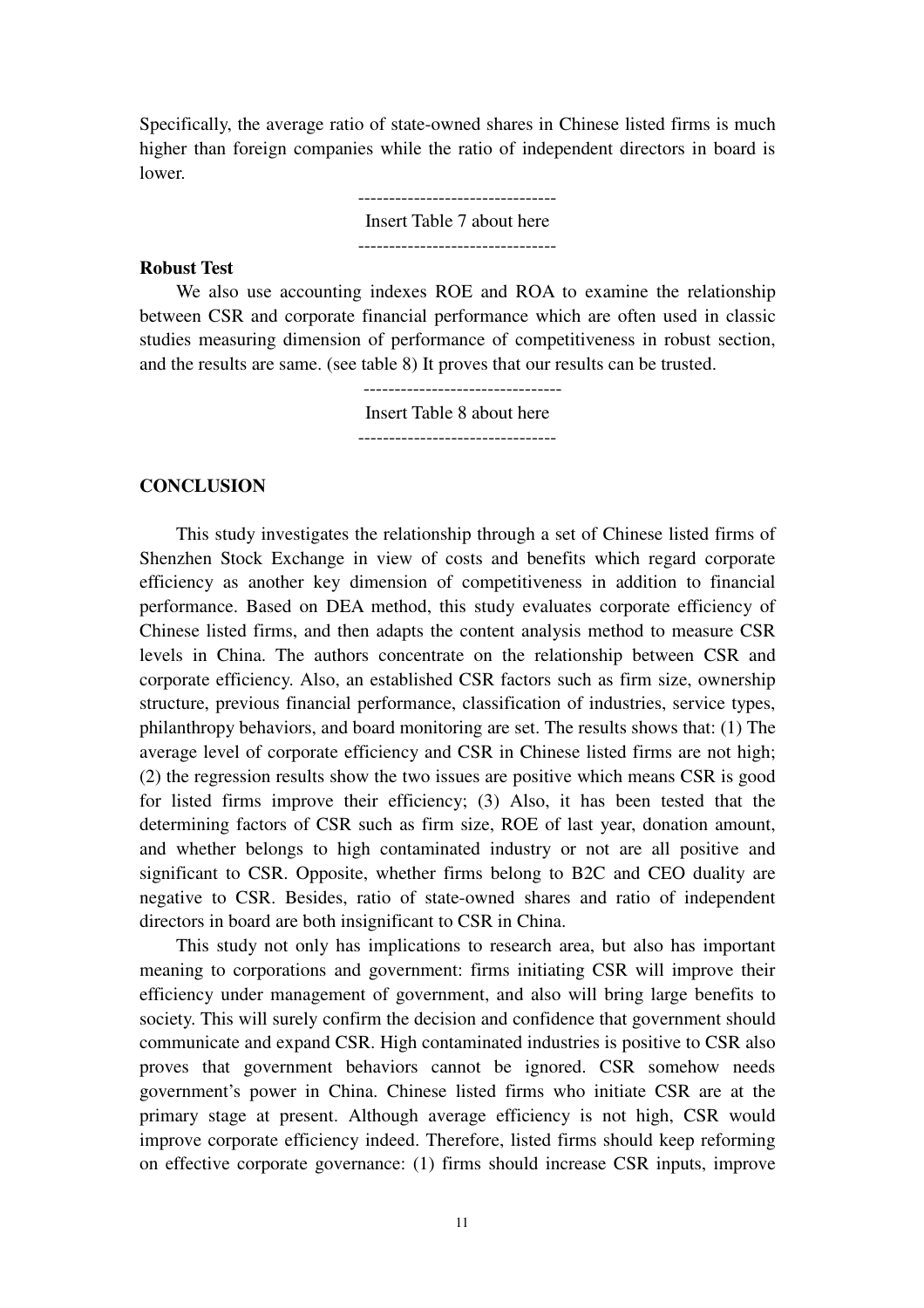the recognition of CSR, and set up CSR longitude system as soon as possible; (2) firms should enlarge their firm size, improve ownership structure, reduce ratio of state-owned shares, including change the situation of "one share dominant" phenomena; (3) firms should keep on improving the insiders controlling system, enlarging ratio of independent directors in board, and also avoiding the bad effect because of CEO duality. It would help Chinese listed firms improved in corporate governance after these strategies.

This study is limited in that it focuses mainly on Chinese listed firms, and in that it used self-reported information. This may lead to firms initiate CSR only communicate information good for their main stakeholders, but omit other aspects of CSR information, even ignore them because listed firms would face the pressure from shareholders, customers, suppliers, communities, supervisors and society. If it only keeps an eye on listed firms measuring information from their publication, the whole situation may not be appraised totally. In the future, it is going to enlarge the sample to small firms, especially private firms initiating CSR, and also use survey to get first hand files to guarantee data source if possible.

# **NOTES**

- [1] e.g. Wanke donation event in "5.12" Wenchuan earthquake in 2008, [Online] Available at: http://house.people.com.cn/GB/7347539.html, May 12, 2010.
- [2] e.g. Sanlu infant milk powder event in 2008, [Online] Available at: http://zh.wikipedia.org/zh-cn/2008, May 12, 2010.
- [3] This definition of efficiency is also consistent with Merriam-Webster's Online Dictionary definition which defines efficiency as "a comparison of production with cost" (http://www.merriamwebster. com/dictionary/efficiency). This definition of efficiency is also consistent with Data Envelopment Analysis (DEA), a nonparametric technique used in this paper that produces measures of performance efficiency by using the ratio of outputs produced to the cost of inputs (Charnes et al., 1978, Cooper et al., 2000).
- [4] "Study of Sustainability Reporting in China", Business Review, 2007, [online] Available at: http://www.syntao.com/Sustain/DatumShow.asp?DatumId=33, May 12, 2010.
- [5] According to National Bureau of Environmental Protection (2005), high contaminated industries include 13 industries such as metallurgy, chemical, petrochemical, coal, power plant, construction materials, paper-making, brewing, pharmaceutical, fermentation, textile, leather manufacture and mining.

# **REFRENCES**

Abbott, & Monsen, 1979. "On the measurement of corporate social responsibility: self-reported disclosure as a method of measuring corporate social involvement," *Academy of Management Journal*, 22: 501-515.

Alexander & Buchholz, R. A., 1978. "Corporate social responsibility and stock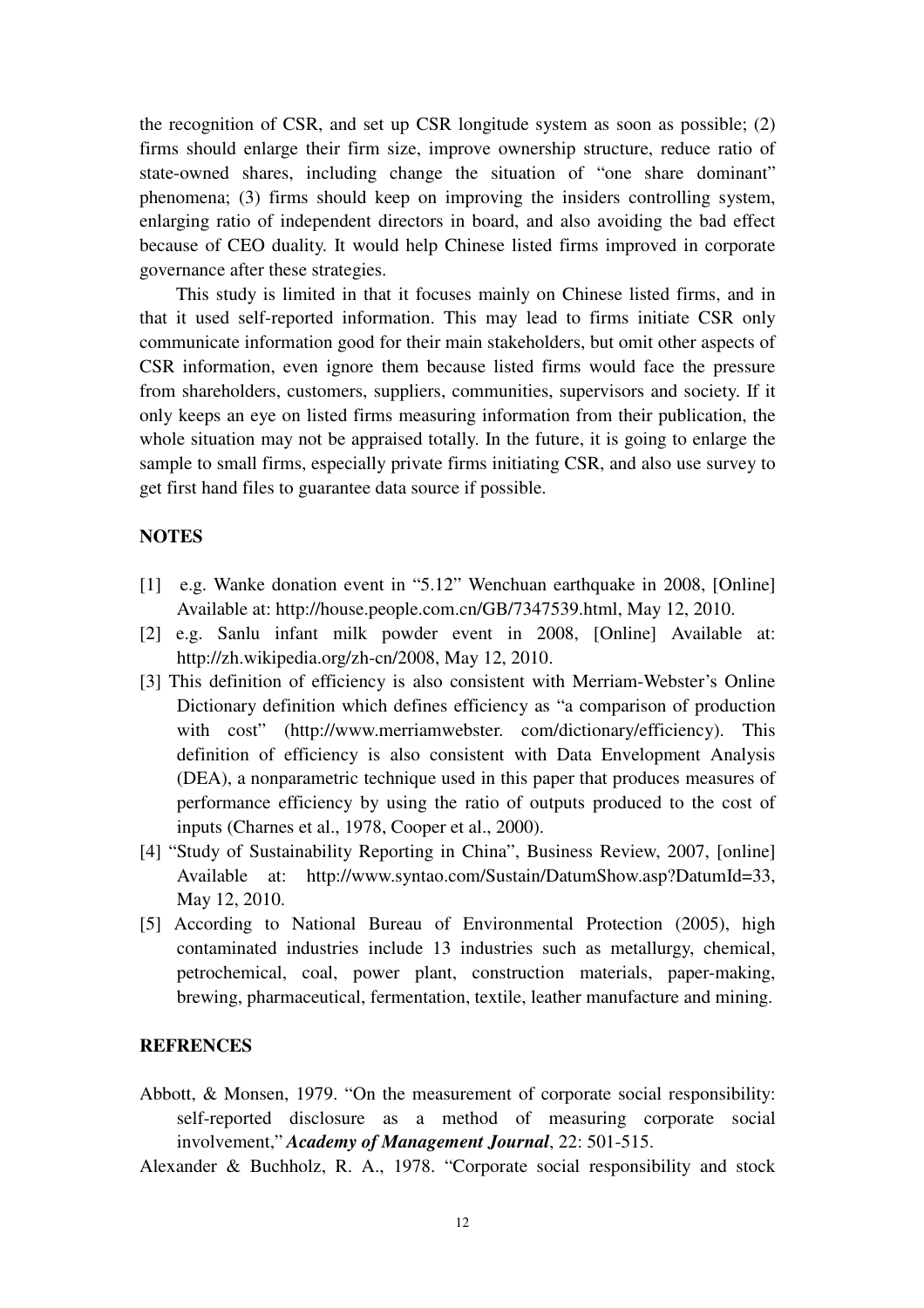market performance," *Academy of Management Journal*, 21: 479-486.

- Aupperle, K., Carroll, A. B., & Hatfield, J. D., 1985. "An empirical examination of the relationship between corporate social responsibility and profitability," *Academy of Management Journal*, 28(2): 446-463.
- Aupperle, and Pham, 1989. "An expanded investigation into the relationship of corporate social responsibility and financial performance," *Employee Responsibilities and Rights Journal*, 2(4): 263-274.
- Bondy, K., Matten, D., & Moon, J., 2004. "The adoption of voluntary codes of conduct in MNC's: A three country comparative study," *Business & Society Review*, 109(4): 449-477.
- Bowman, E,, & Haire, M., 1975, "A strategic posture towards CSR," *California Management Review*, 18(2): 49-58.
- Bradgon, J. H, & Marlin, J., 1972. "Is pollution profitable? Risk Management", 19(4): 9-18.
- Brammer S. and Millington A., 2005, "Profit maximization vs agency: an analysis of charitable giving by UK firms", *Cambridge Journal of Economics*, 29: 517-534.
- Branco, M. C., & Rodrigues L. L., 2006. "Corporate social responsibility and resource-based perspectives," *Journal of Business Ethics*, 69(9): 111-132.
- Brown W.O Helland E & Smith J.K., 2006. "Corporate philanthropic practices," *Journal of Corporate Finance*, 12: 855-877.
- Charnes, A., Cooper, W.W. et al., 1978. "Measuring the Efficiency of Decision Making Units," *European Journal of Operational Research*, 2: 429-444.
- Chong-En Bai, et al., 2005. "An Empirical Study on Chinese Listed Firms'Corporate Governance", *Economic Research Journal*, 2: 81-91.
- Clarkson, M., 1995. "A stakeholder framework for analyzing and evaluating corporate social performance," *Academy of Management Review*, 20(1): 92-117.
- Cooper, W.W., Seiford, L.M. & Tone, K., 2000. Data Envelopment Analysis: A Comprehensive Text with Models, Applications, References and DEA-Solver Software. (Boston, MA, Kulwer Academic Publishers).
- CSRC (China Securities Regulatory Commission), 2001, Governance Code of Listed Companies, [online] Available at: http://baike.baidu.com/view/434745.htm?fr=ala0\_1.
- Griffin, J. J. & J. F. Mahon, 1997. "The Corporate Social Performance and Corporate Financial Performance Debate: Twenty-Five Years of Incomparable Research," *Business and Society*, 26: 5-31.
- Fama, E. F., Jensen, M. C., 1983. "Separation of ownership and control," *Journal of Law and Economics*, 26: 301-325.
- Friedman, Milton, 1977, Adam Smith's Relevance for Today, Challenge, March-April, 6-12.
- Friedman, Milton,, 1978, New Challenges to the Role of Profit, Lexington, MA: Lexington Books.
- Godfrey, P., 2005. "The relationship between corporate philanthropy and shareholder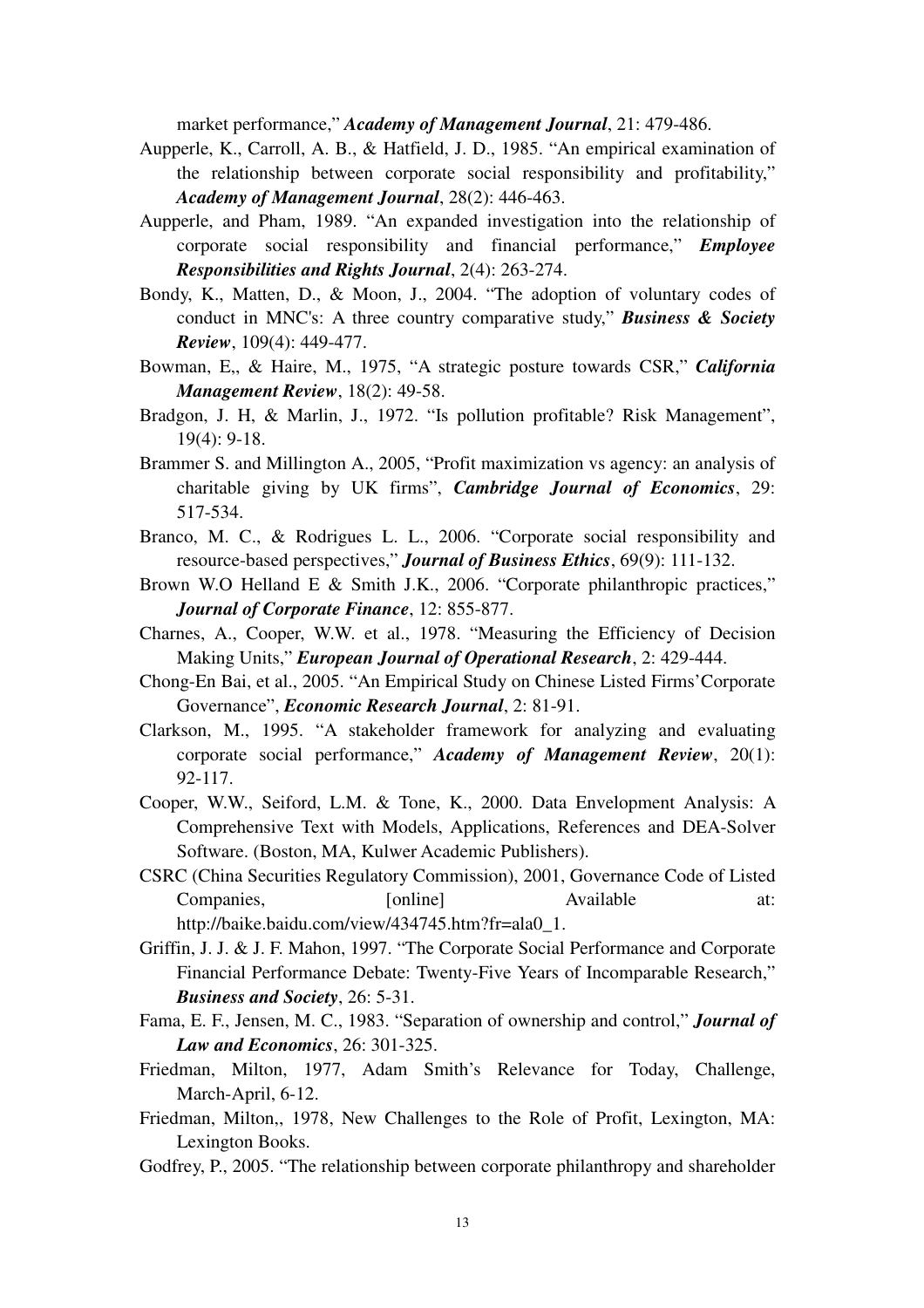wealth: A risk management perspective," *Academy of Management Review*, 30(4): 777-798.

- Harrison, J.S. and Freeman, R.E., 1999, "Stakeholders, Social Responsibility and Performance: Empirical Evidence and Theoretical Perspectives," *Academy of Management Journal*, 42(9), 479.
- Husted, B., & Allen, D., 2006. "Corporate social responsibility in the multinational enterprise: strategic and institutional approaches," *Journal of International Business Studies*, 37: 838-849.
- KH Chen, & RW Metcalf, 1980. "The relationship between pollution control record and financial indicators revisited", 1: 168-177.
- Lattemann, Fetscherin, Alon, Shaomin Li, & Schneider, 2009. "CSR communication intensity in Chinese and Indian multinational companies," *Corporate Governance: An International Review*, 17(4): 426–4.
- Logsdon, J., and Wood, D., 2005. "Global business citizenship and voluntary codes of ethical conduct, *Journal of Business Ethics*, 59: 55-67.
- Lübcke, E., Ruth, K., & Yim, I., 2007. Corporate Social Responsibility "Made in China". ITB Working Paper No. 60, University Bremen.
- Luo, Y., 2006. "Political behaviour, social responsibility, and perceived corruption, *Journal of International Business Studies*, 37: 747-766.
- Maignan, I., and Ralston, D., 2002. "Corporate social responsibility in Europe and the U.S.: insights from business' self-presentations," *Journal of International Business Studies*, 33(3): 497-514.
- Margolis, J., & Walsh, J., 2003. "Misery loves companies: rethinking social initiatives by business," *Administrative Science Quarterly*, (48): 268-305.
- McGuire, J. B., Alison Sundgren, & Thomas Schneeweis, 1988. "Corporate social responsibility and firm financial performance," *Academy of Management Journal*, 31: 854–872.
- McWilliams, A., & Siegel, D. 2000. "Corporate Social responsibility and financial performance: Correlation or misspecification?" *Strategic Management Journal*, 21: 603-609.
- McWilliams, A., & Siegel, D., 2001. "Corporate social responsibility: A theory of the firm perspective." *The Academy of Management Review*, 26(1): 117.
- Porter, M. E., & Kramer, M. R., 2006. "Strategy & Society the link between competitive advantage and corporate social responsibility," *Harvard Business Review*, 12: 78-92.
- Qi-Jun, J., 2007. "Motivation and performance of Chinese corporate social responsibility strategy choice," *China-USA Business Review*, 6(3): 50-57.
- Qijun Jiang, 2007, "The relationship between CSR and corporate financial performance," *Productivity Research*, 22: 123-125.
- Ran Zhang, Zabihollah Rezaee and Jigao Zhu, 2009. "Corporate Philanthropic Disaster Response and Ownership Type: Evidence from Chinese Firms' Response to the Sichuan Earthquake", *Journal of Business Ethics*, 91:51–63.
- Ruf, Bernadette M., 2001. "An empirical investigation of the relationship between change in corporate social performance and financial performance: a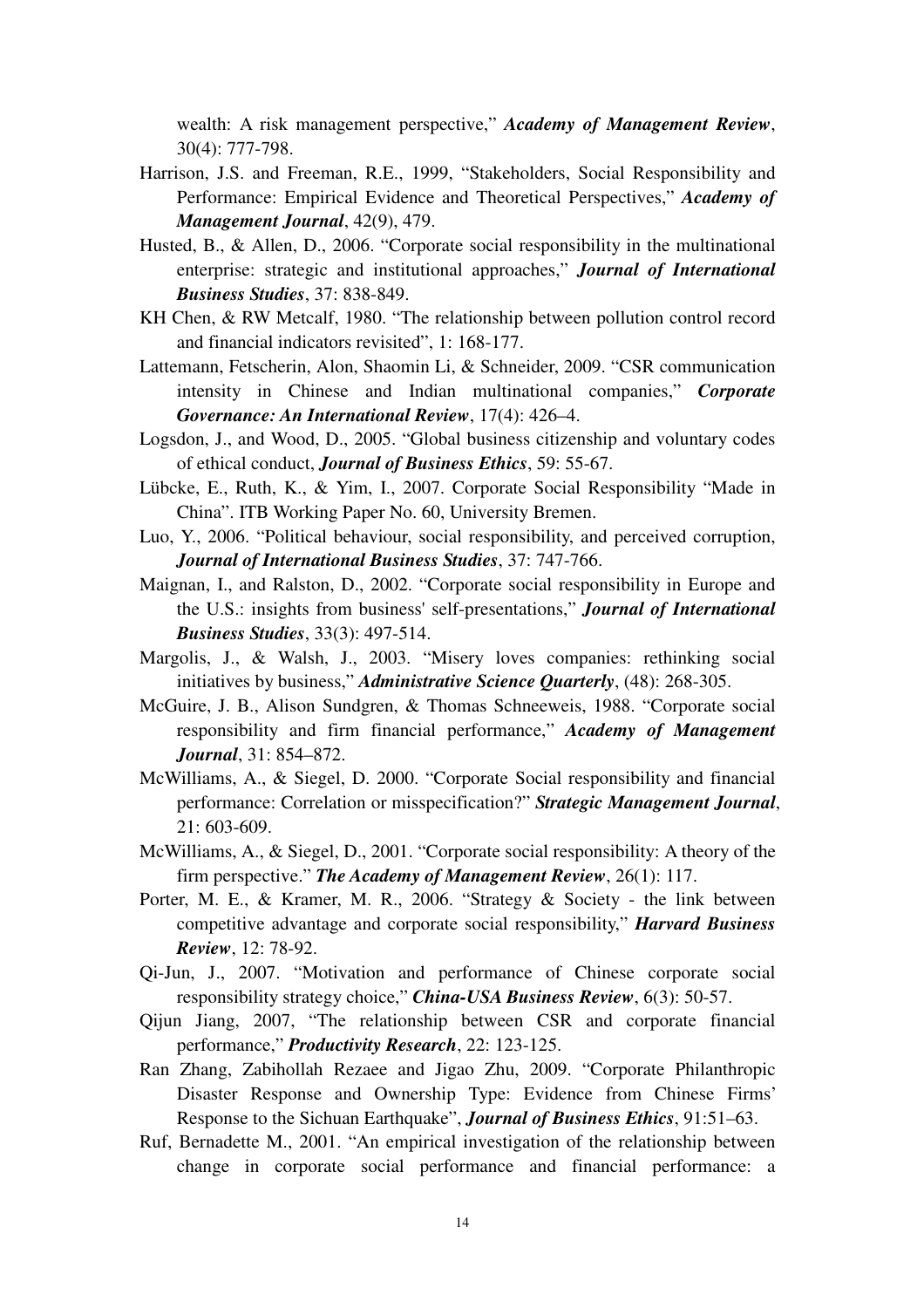stakeholder theory perspective," *Journal of Business Ethics*, 32: 143–156.

- Ruoqin Zhang, 2008. "An analysis of Listed Companies in Distilled Spirit Industry," *Economic & Trade Update*, 8: 34-40.
- Russo, PA Fouts, 1997. "A resource-based perspective on corporate environmental performance and profitability," *The Academy of Management Journal*, 40(3): 534-559.
- Shiyong Zhao & Qiguang Chen, 2007. "Property Rights Reform Patterns and Technical Efficiency of the Firm," *Economic Research Journal*, 11: 44-56.
- Smith, N.C., 2003. "Corporate Social Responsibility: Whether Or how?" *California Management Review*, 45(4), 52-76.
- Spicer, B. H. 1978. "Investors, corporate social performance, and information disclosure: An empirical study", *Accounting Review*, 53: 94-111.
- SSE (Shanghai Stock Exchange), 2008, "Notifying about Strengthening CSR of Listed Companies." [online] Available at: http://finance.sina.com.cn/stock/y/20080514/01184864686.shtml.
- Sullivan, A. and Sheffrin, S.M.: 2003. Economics: Principles in Action. (Upper Saddle River, New Jersey, Pearson Prentice Hall).
- SZSE (Shenzhen Stock Exchange), 2006. "CSR Guide for Listed Companies of Shenzhen Stock Exchange," [online] Available at: http://finance.sina.com.cn/stock/t/20060925/0517944971.shtml.
- Ullmann, 1985. "Data in search of a theory: A critical examination of the relationship among social performance, social disclosure, and economic performance," *Academy of Management Review*, 10: 540–577.
- Vance, S. G., 1975. "Are socially responsible corporations good investment risks? " *Management Review*, 64(8): 19-24.
- Vilanova, M., Lozano, J. et al.: 2009. "Exploring the Nature of the Relationship between CSR and Competitiveness", *Journal of Business Ethics*, 87: 57-69.
- Waddock, S., & Graves, S. 1997. "The Corporate Social Performance-Financial Performance Link." *Strategic Management Journal*, 18(4): 303-309.
- Wood, D., 1991. "Corporate social performance revisited." *Academy of Management Review*, 16(4): 691-718.
- Xiao Chen,& Dong Jiang, "Ownership Pluralization, Firm Performance and Industry Competition", *Economic Research Journal*, 2000(8): 21-34.
- X Xu, & Y Wang, 1999. "Ownership structure and corporate governance in Chinese stock companies", *China Economie Review*, 10: 75-98.
- Zheng Li, 2006, "A Study on Relation of Corporate Social Responsibility and Corporate Value: Empirical Evidence from Shanghai Securities Exchange", *China Industrial Economy*, 2: 77-83.
- Zheng, Y., 2006. "Why China lacks the right environment for corporate social responsibility," Briefing Series 6, China Policy Institute, University of Nottingham.
- Zheng, Y., and Chen, M., "China moves to enhance corporate social responsibility in multinational companies," Briefing Series 11, China Policy Institute, University of Nottingham, unpublished.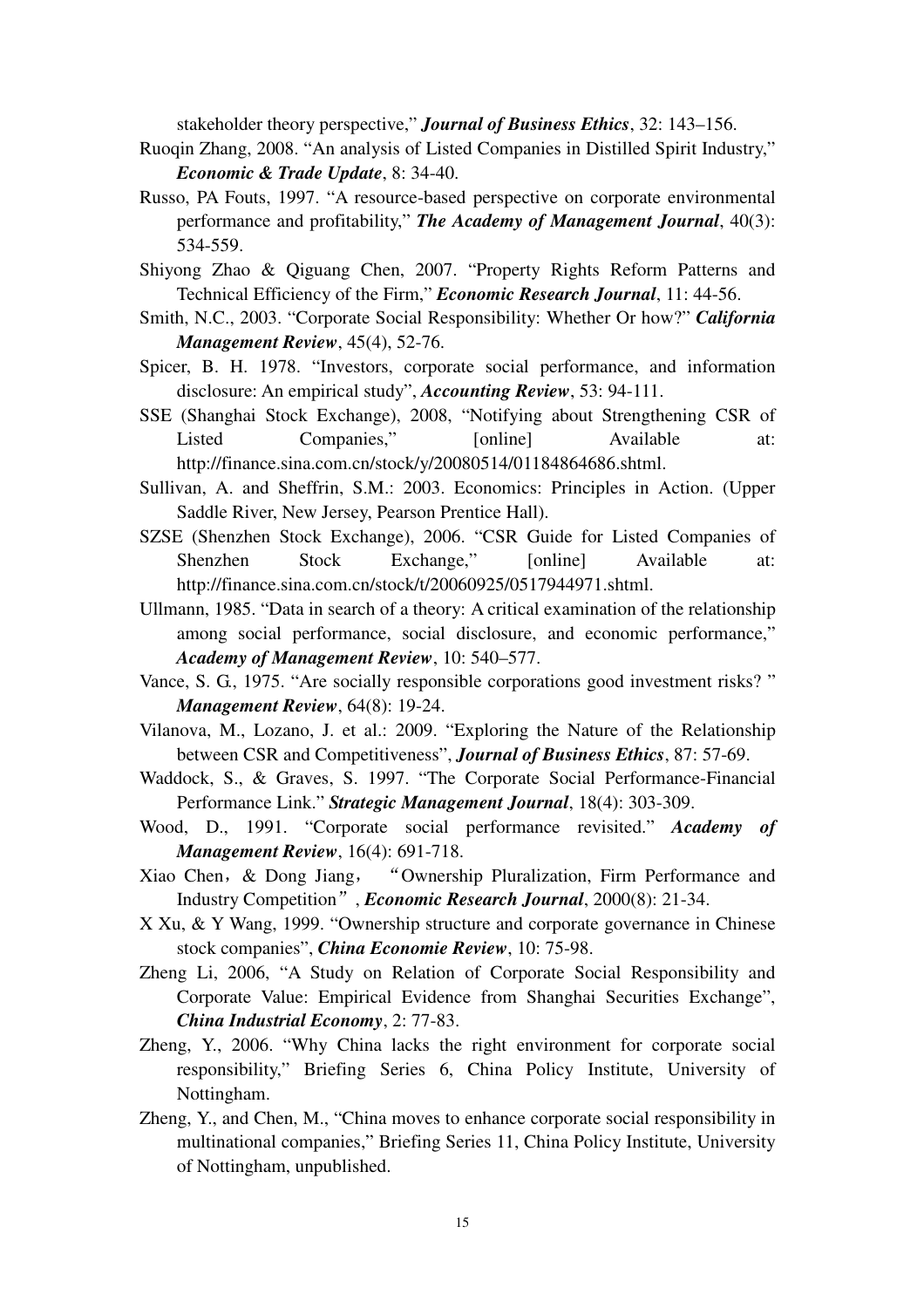# TABLE 1 Relationship Between CSP and CFP

| Author         | Social      | Performance    | Control<br>variables | sample | result         |
|----------------|-------------|----------------|----------------------|--------|----------------|
|                | Variable    | Variable       |                      |        |                |
| Alexander      |             | Shareholder    |                      |        |                |
| &Buchholz,     | Reputation  | return         |                      |        | N <sub>o</sub> |
| 1978           | index       | 1970-1974      | beta                 | 40     | relation       |
|                |             | Short term     |                      |        |                |
|                |             | ROA (one       |                      |        |                |
| Aupperle,      |             | year) and long | none                 |        |                |
| Carroll, &     |             | term ROA       |                      |        | N <sub>o</sub> |
| Hatfield, 1985 | Survey      | (five years)   |                      | 241    | relation       |
|                |             |                |                      |        | Social         |
|                |             |                |                      |        | variable       |
|                |             |                |                      |        | attributes     |
| Griffin &      | Reputation  |                |                      |        | different      |
| Mahon, 1997    | index       | ROE, ROA       | size                 | 7      | results        |
|                |             |                | size, risk,          |        |                |
| McWilliams     |             |                | industry,            |        | N <sub>o</sub> |
| & Siegel,      |             | Accounting     | R&D, ads             |        | R&D,           |
| 2000           | <b>KLD</b>  | return         | intensity            | 524    | Positive       |
|                |             |                | size, firm           |        |                |
|                |             |                | growth rate,         |        |                |
|                |             |                | industry             |        |                |
|                |             |                | growth rate,         |        |                |
| Russo, PA      | Environment |                | industry             |        |                |
| Fouts, 1997    | rating      | <b>ROA</b>     | intensity,           | 243    | Positive       |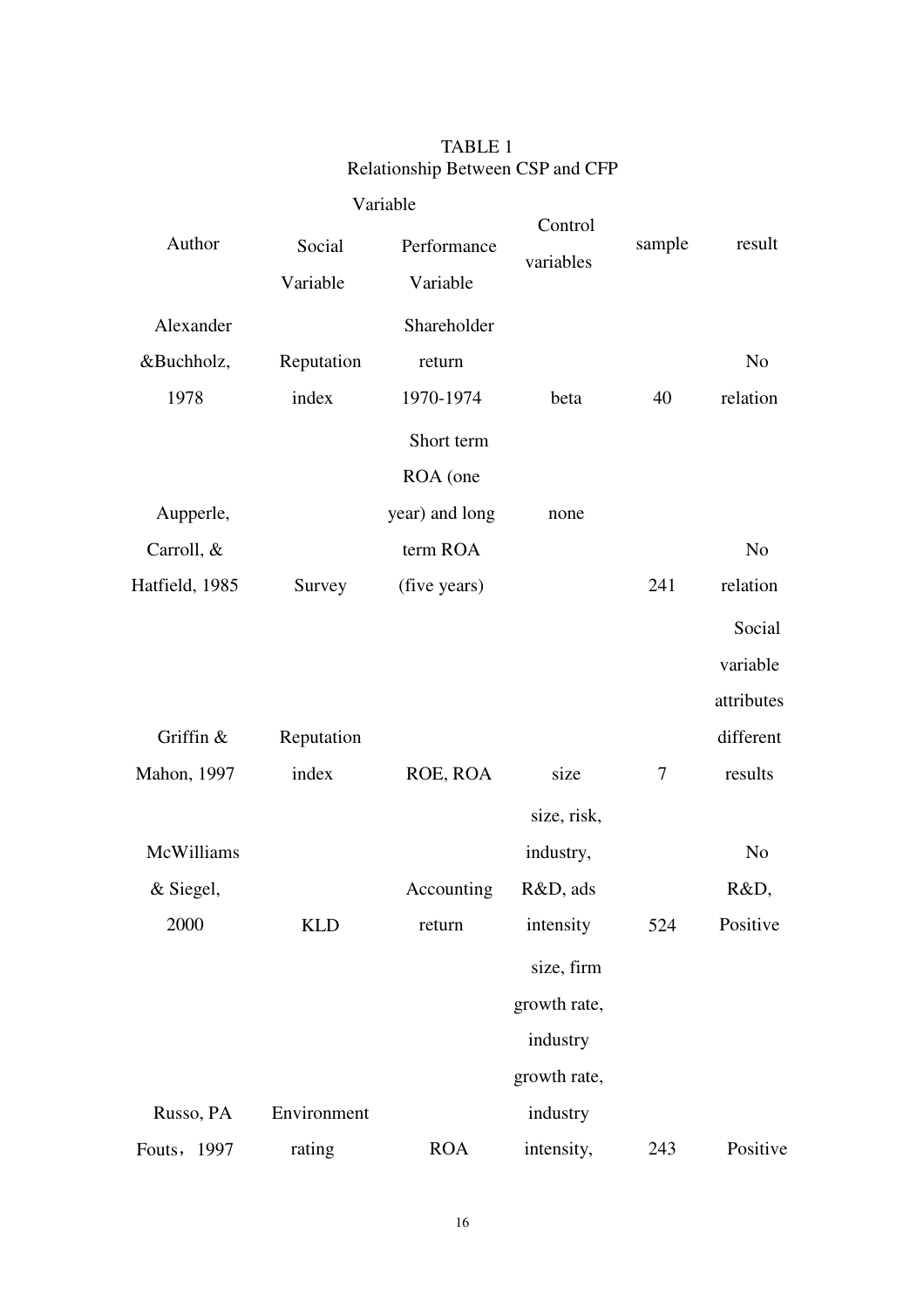#### ads

intensity



5. Marketplace activities

Figure 1 Modified CSR and Competitiveness Framework

TABLE 2 22 Items of CSR Issues

Cate Measureme Description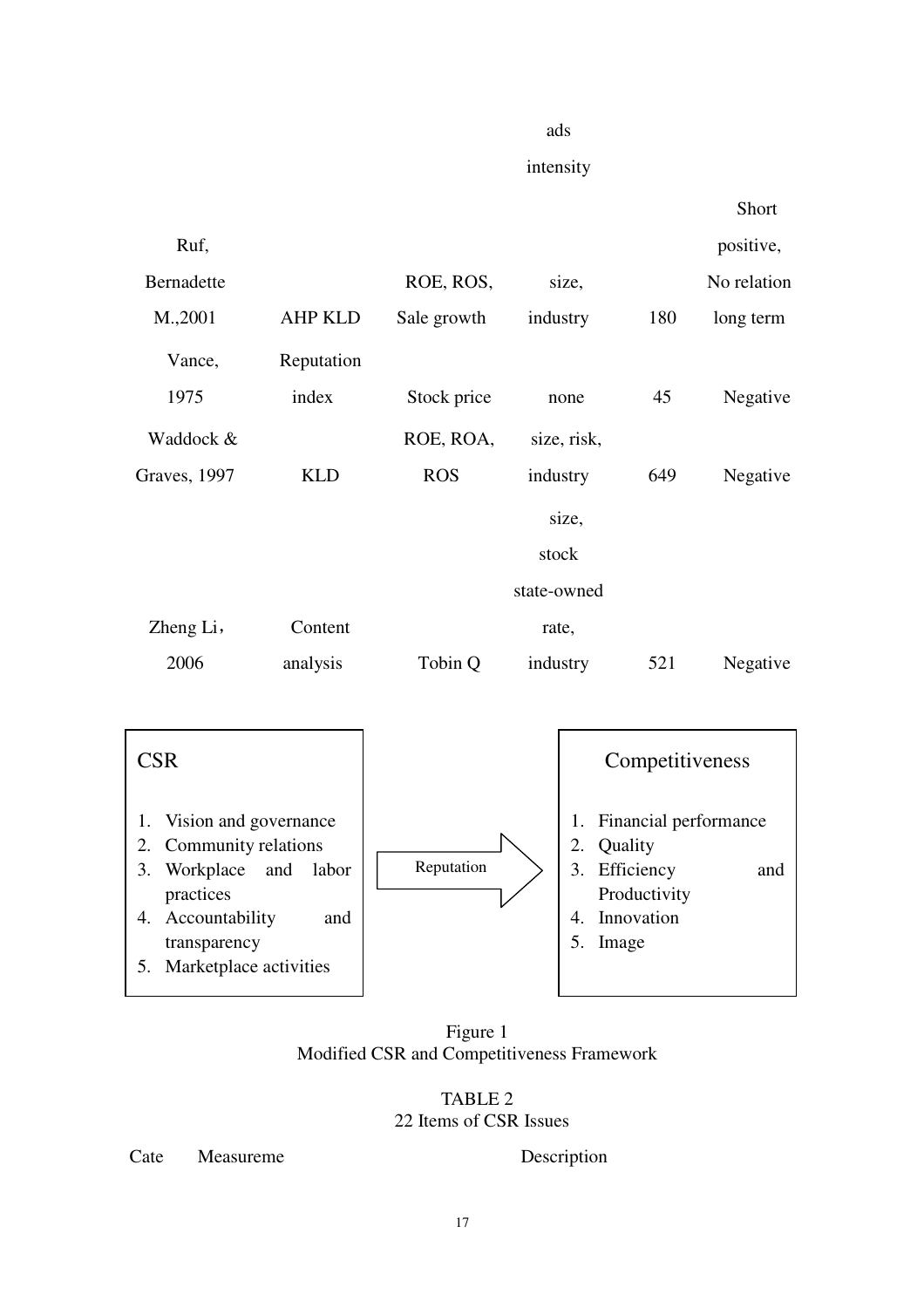| Item        |                                                                      |
|-------------|----------------------------------------------------------------------|
|             | Motives for CSR                                                      |
| Value-drive | CSR is presented as being part of the company's culture, or as an    |
| $\mathbf n$ | expression of its core values.                                       |
|             | CSR is introduced as a part of the firm's economic mission, as an    |
| Performanc  | instrument to improve its financial performance and competitive      |
| e-driven    | posture.                                                             |
| Stakeholder | CSR is presented as a response to the pressures and scrutiny of      |
| -driven     | one or more stakeholder groups.                                      |
|             | Content of CSR                                                       |
|             | Presents a formalized philanthropy program made of a clear           |
| Philanthrop | mission and application procedures to allocate donations and         |
| y programs  | grants.                                                              |
|             | Introduces sponsorships as a type of responsibility initiative       |
| Sponsorshi  | aimed at providing assistance either financial or in-kind to a cause |
| ps          | or charity.                                                          |
| Volunteeris | Presents programs that allow employees to work for a good cause      |
| m           | during paid working hours.                                           |
| Code of     | Discusses the content and/or implementation of a code of ethics      |
| ethics      | or conduct.                                                          |
| Quality     | Describes a formal product/service quality program as a form of      |
| programs    | responsibility initiative.                                           |
| Health and  |                                                                      |
| safety      | Introduces a formal health and safety programs aimed at one or       |
| Programs    | more stakeholder groups as a form of responsibility initiative.      |
| Environme   | Activities aimed at diminishing the negative impact of productive    |

gory nt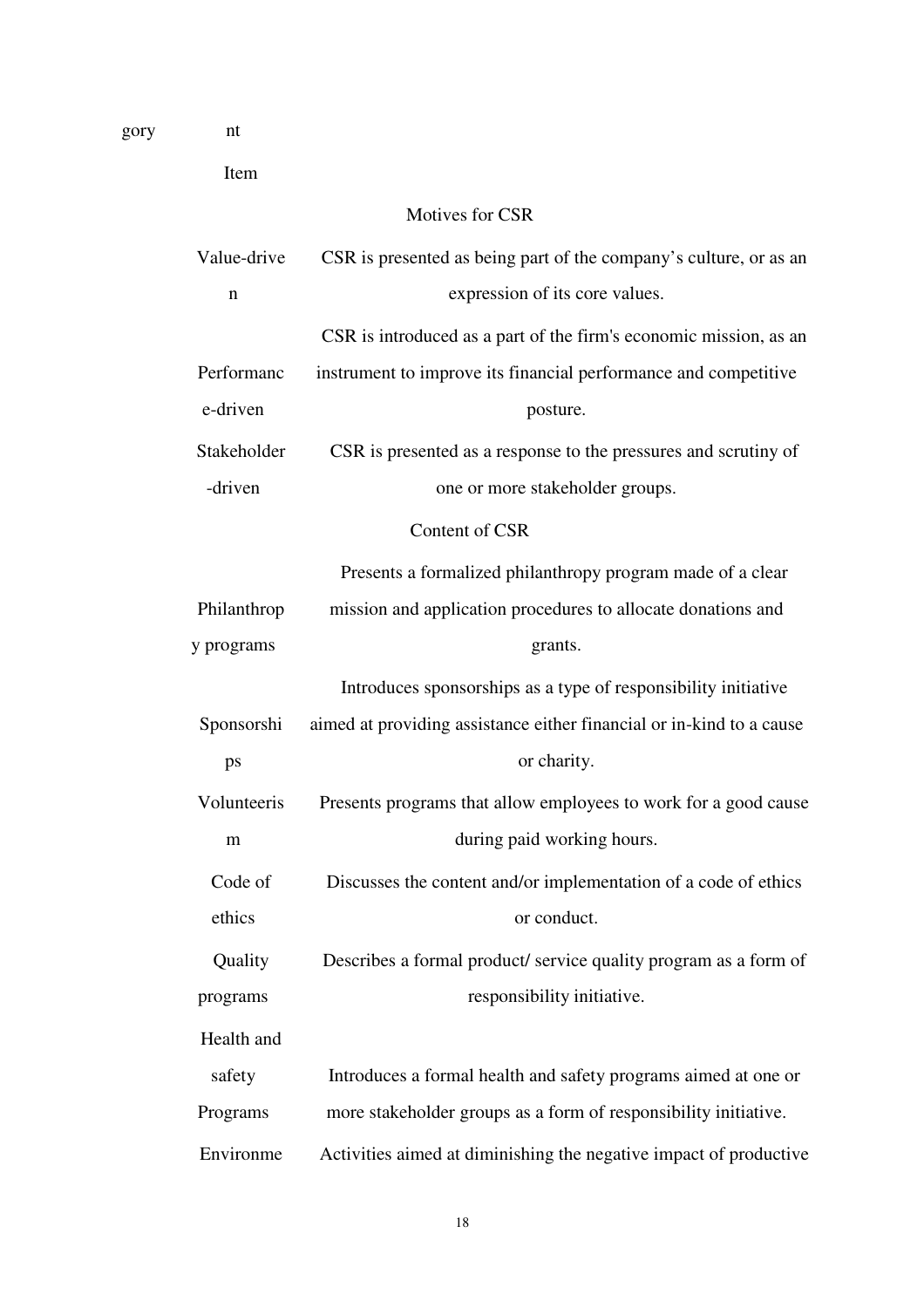|        | nt           | activities on the natural environment.                            |
|--------|--------------|-------------------------------------------------------------------|
|        | Management   |                                                                   |
|        |              | Relationship between CSR and stakeholders                         |
| Shar   |              | Expresses its commitment to the involvement of stakeholders in    |
| eholde |              | corporate governance and/ or to the proper information of         |
| rs     |              | shareholders.                                                     |
| Co     |              |                                                                   |
| mmun   |              | Discusses its support of organizations, activities, actors, and   |
| ity    | Culture      | objects linked to the national culture.                           |
|        |              | Presents its support of activities aimed at improving educational |
|        |              | opportunities and the quality of the education received by        |
|        | Education.   | populations outside the firm.                                     |
|        |              | Expresses its dedication to improving the quality of life and     |
|        | Quality of   | wellbeing of the communities in which the firm operates, or of    |
|        | life         | society as a whole.                                               |
|        |              | Displays concern for the safety of the persons in the communities |
|        | Safety       | surrounding its productive operations.                            |
|        | Protection   |                                                                   |
|        | of the       | Shows concern for the preservation of the natural environment     |
|        | environment  | either in general or in the communities.                          |
|        |              | Expresses its commitment to giving the same chances in            |
| Em     | Equal        | recruitment and promotion to all employees regardless of race,    |
| ployee | opportunity  | gender, age, or handicap.                                         |
|        | Health and   | Expresses its concern for protecting the safety of employees in   |
|        | safety       | the workplace along with their overall health level.              |
| Cust   | Product/ser  | Presents the achievement of high product/service quality as a     |
| omer   | vice quality | part of its commitment to social responsibility.                  |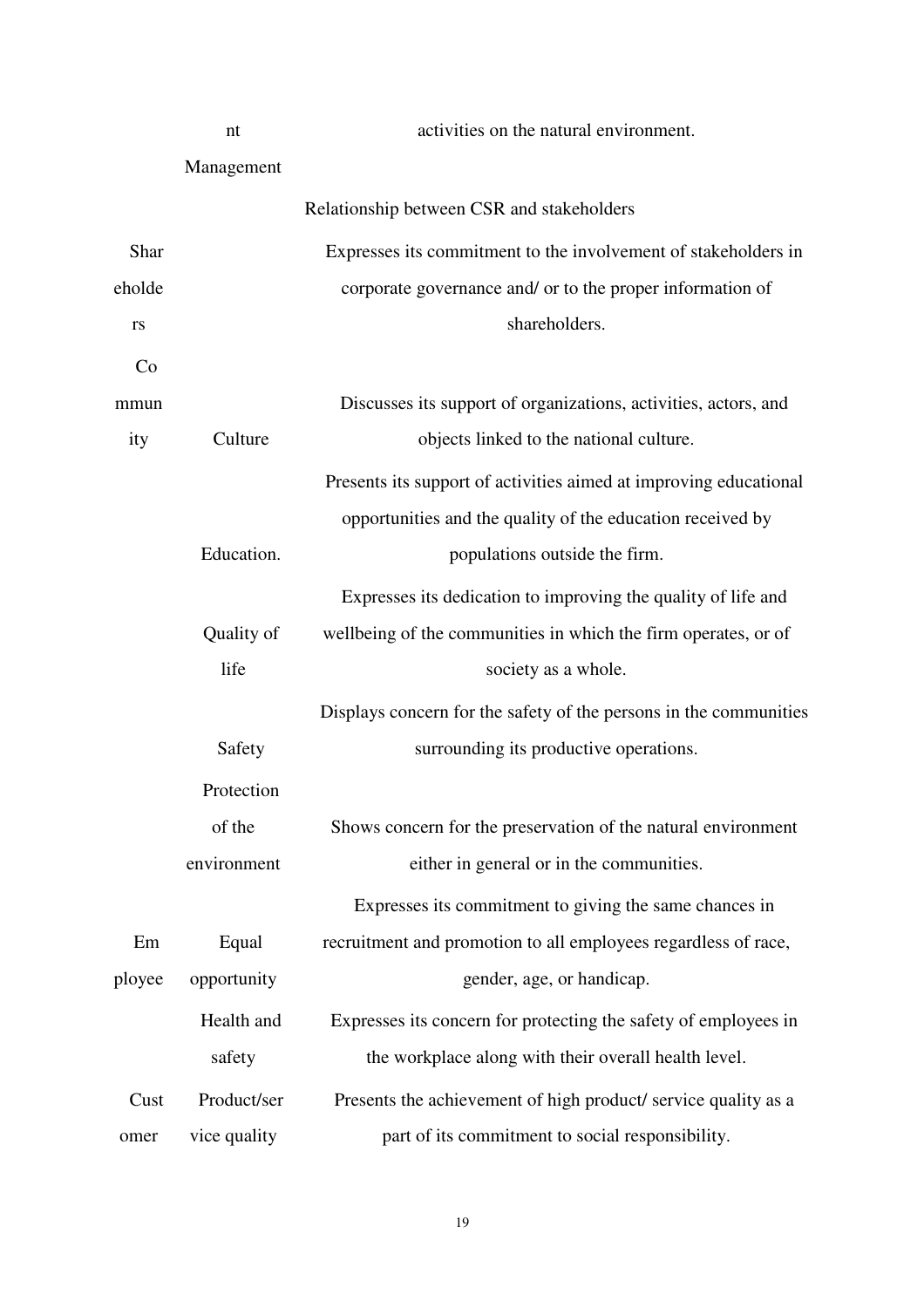|        |        | Displays concern for the safety of its customers in relation with   |
|--------|--------|---------------------------------------------------------------------|
|        | Safety | its production activities or products/ services.                    |
|        |        | Expresses its dedication to giving equal opportunities to suppliers |
| Sup    |        | in terms of gender, race, and size and/ or to assuring suppliers'   |
| pliers |        | safety.                                                             |
| Gov    |        |                                                                     |
| ernme  |        | Pay taxes on duty, create working positions and contribute to the   |
| nt     |        | economic development in district.                                   |

# TABLE 3 Input and Output Variables

|              | DMU1            | DMU <sub>2</sub> |   | <b>DMUn</b> |
|--------------|-----------------|------------------|---|-------------|
| Input $1:XI$ | x11             | x12              | . | x1n         |
| Input $2:X2$ | x21             | x22              | . | x2n         |
| .            | .               | .                | . | .           |
| Input m: Xm  | x <sub>m1</sub> | xm2              | . | xmn         |
| Output 1:Y1  | y11             | y12              | . | y1n         |
| Output 2:Y2  | y21             | y22              | . | y2n         |
| .            | .               | .                | . | .           |
| Output s: Ys | ys1             | ys2              | . | ysn         |

# TABLE 4 Meaning of Variables

| Name             | Code      | Description                              |
|------------------|-----------|------------------------------------------|
| Corporate        | DEA_SCO   |                                          |
| efficiency score | <b>RE</b> | Measured as above                        |
|                  | CSR SCO   |                                          |
| CSR score        | <b>RE</b> | Measured as above                        |
| Firm Size        | TА        | Measured as the logarithm of total asset |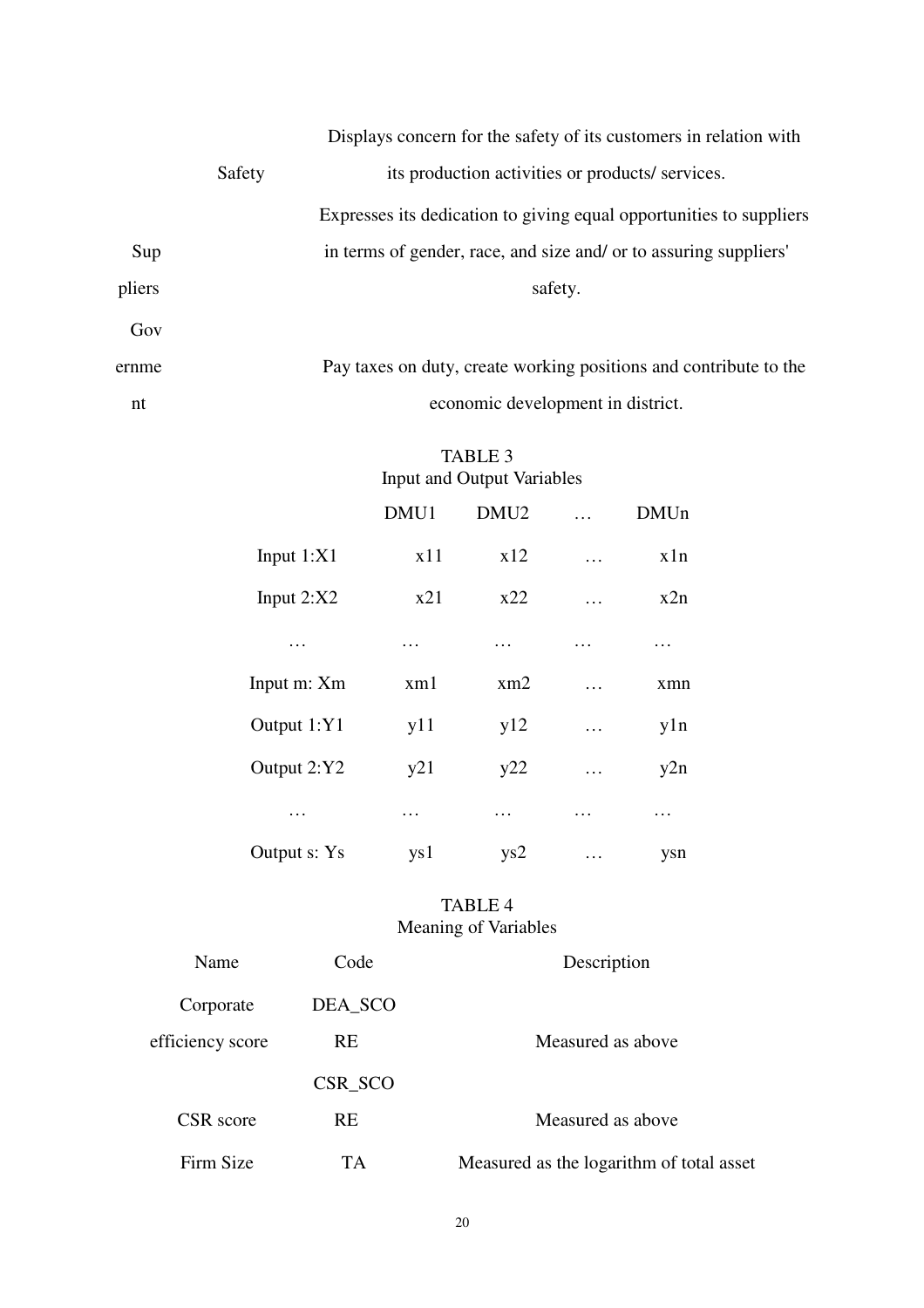| Ratio of               |                 | Measured as total percentage of state-owned         |
|------------------------|-----------------|-----------------------------------------------------|
| State-Owned            | R_GUOY          | shares and institutional shares in first ten major  |
| <b>Shares</b>          | OU              | shareholders                                        |
| Equity                 |                 |                                                     |
| Concentration          |                 | Measured as equity concentration ratio of first     |
| Ratio                  | SHRHFD3         | three major shareholders                            |
| Return on              |                 |                                                     |
| Equity                 | LY_ROE          | Measured as return on equity of last year           |
| <b>B2C</b> Service     |                 |                                                     |
| Type Or Not            | B <sub>2C</sub> | If belongs to B2C service type, choose $1$ , or $0$ |
| High                   |                 |                                                     |
| Contaminated           | <b>ZHONGW</b>   | If belongs to High contaminated industry,           |
| <b>Industry Or Not</b> | U               | choose 1, or 0                                      |
| Donation               | <b>DONATIO</b>  | Donation amount in Wenchuan earthquake in           |
| Amount                 | N               | 2008                                                |
|                        |                 | If CEO and chairman are occupied by the same        |
| <b>CEO</b> Duality     | <b>DUALITY</b>  | person, choose 1, or 0                              |
| Ratio of               |                 |                                                     |
| Independent            | <b>R_INDDI</b>  | Measured as the ratio of independent directors      |
| <b>Directors</b>       | <b>RECTOR</b>   | in board                                            |

# TABLE 5 Descriptive Statistics

|      | <b>DEA</b> |            |                                                 |    |    |           |
|------|------------|------------|-------------------------------------------------|----|----|-----------|
|      |            | <b>CSR</b> |                                                 |    |    |           |
|      |            | SCO SCO    | R GUOY SHRHF LY R DONATI                        |    |    |           |
|      | RE.        | <b>RE</b>  | TA OU                                           | D3 | OE | <b>ON</b> |
| Mean |            |            | 0.484 9.756 21.20 0.2113 0.1607 0.0719 110.2326 |    |    |           |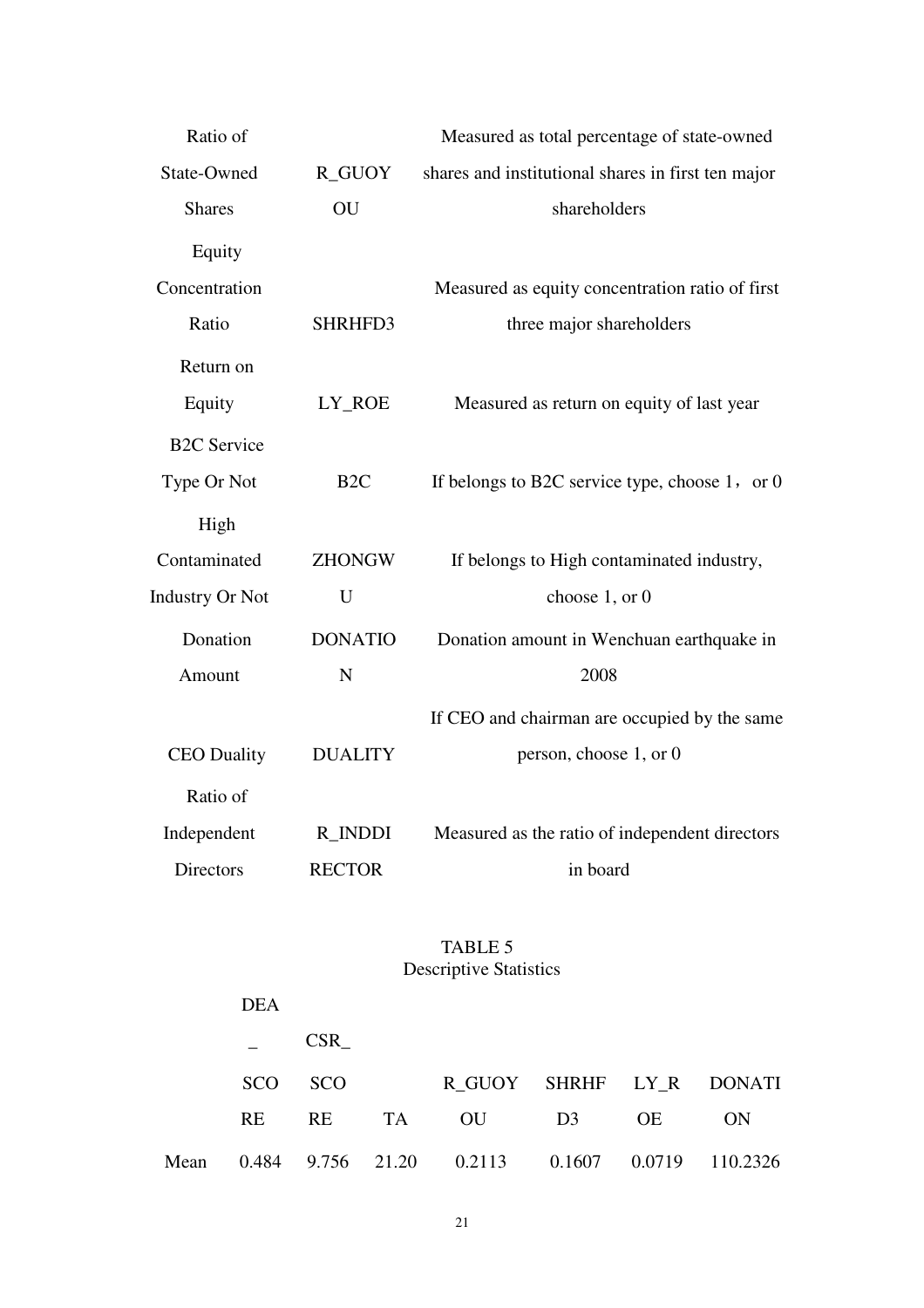|           | $\overline{4}$   | 5                | 34      |        |        |          |          |
|-----------|------------------|------------------|---------|--------|--------|----------|----------|
|           | 0.446            | 8.000            | 21.08   |        |        |          |          |
| Median    | $\boldsymbol{0}$ | $\boldsymbol{0}$ | 79      | 0.1421 | 0.1308 | 0.0922   | 0.0000   |
| Maxim     | 1.000            | 36.00            | 26.88   |        |        |          | 10220.00 |
| $\rm um$  | $\boldsymbol{0}$ | 00               | 54      | 0.9700 | 0.6751 | 7.5521   | $00\,$   |
| Minimu    | 0.000            | 0.000            | 10.84   |        |        | $-15.14$ |          |
| m         | $\overline{0}$   | $\boldsymbol{0}$ | 22      | 0.0000 | 0.0085 | 41       | 0.0000   |
| Std.      | 0.267            | 6.153            | 1.326   |        |        |          |          |
| Dev.      | 5                | $\overline{2}$   | 6       | 0.2296 | 0.1162 | 0.8716   | 468.7890 |
| Skewne    | 0.426            | 1.536            | $-0.67$ |        |        | $-8.179$ |          |
| SS        | 4                | $\mathbf{1}$     | 74      | 0.6540 | 1.1869 | 9        | 15.5314  |
| Kurtosi   | 2.276            | 5.224            | 10.33   |        |        | 159.47   |          |
| ${\bf S}$ | 5                | $\overline{0}$   | 55      | 2.1805 | 4.4225 | 19       | 317.4688 |

TABLE 6 Correlation Matrix

|              | CSR_SC       | DEA_S        | <b>DONA</b>  | LY_RO        | $R_GU$      | <b>SHRHF</b>   |
|--------------|--------------|--------------|--------------|--------------|-------------|----------------|
|              | <b>ORE</b>   | <b>CORE</b>  | <b>TION</b>  | E            | <b>OYOU</b> | D <sub>3</sub> |
| CSR_SC       |              |              |              |              |             |                |
| <b>ORE</b>   | $\mathbf{1}$ |              |              |              |             |                |
| DEA_S        |              |              |              |              |             |                |
| <b>CORE</b>  | 0.1929       | $\mathbf{1}$ |              |              |             |                |
| <b>DONAT</b> |              |              |              |              |             |                |
| <b>ION</b>   | 0.3183       | 0.1495       | $\mathbf{1}$ |              |             |                |
| LY_RO        |              |              |              |              |             |                |
| E            | 0.0761       | 0.0622       | 0.0187       | $\mathbf{1}$ |             |                |
| R_GUO        |              |              |              |              |             |                |
| YOU          | 0.0961       | 0.0403       | $-0.0245$    | 0.0528       | 1           |                |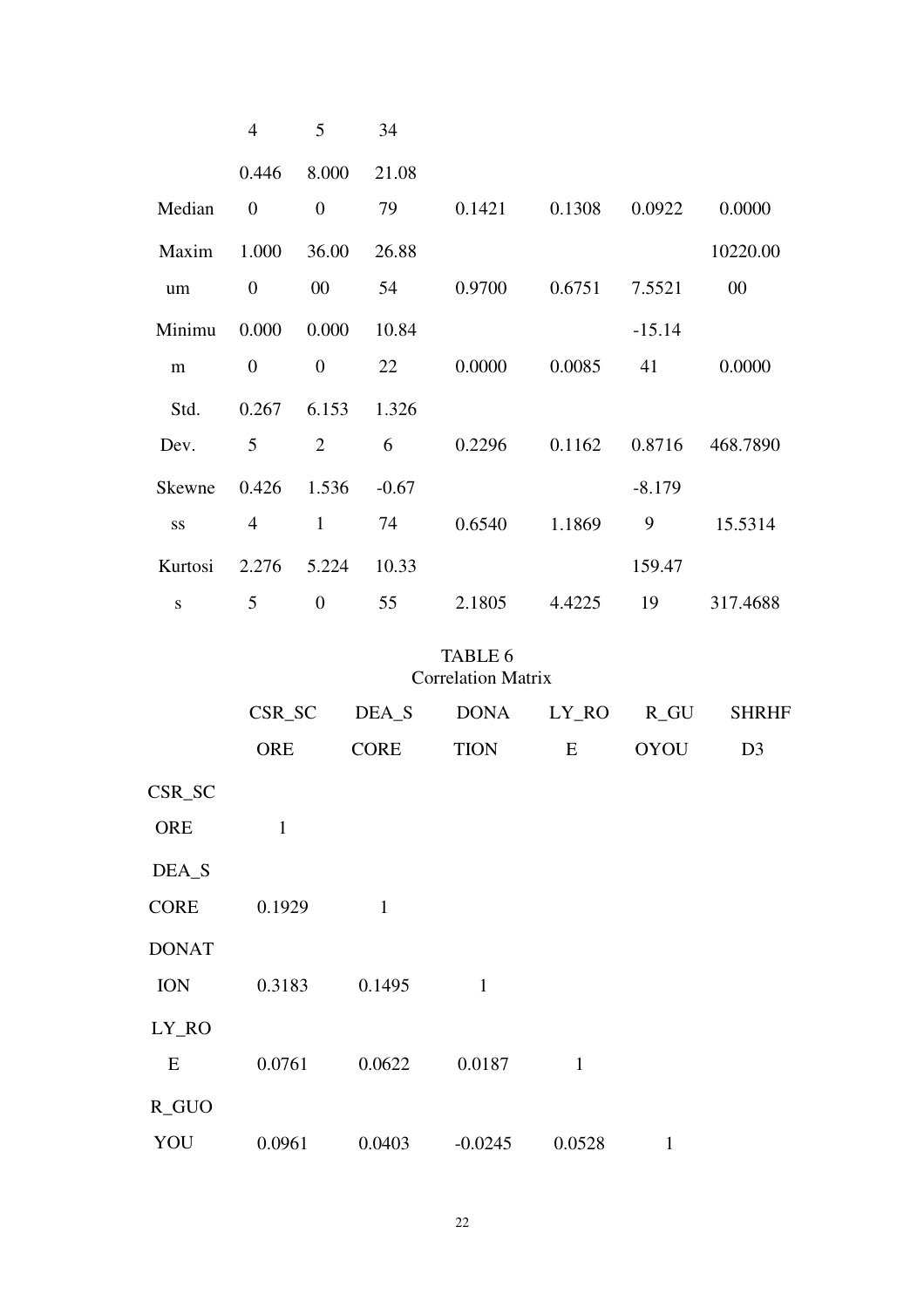| <b>SHRHF</b>   |                           |             |                                             |                    |             |              |  |
|----------------|---------------------------|-------------|---------------------------------------------|--------------------|-------------|--------------|--|
| D <sub>3</sub> | 0.0616                    | 0.0479      | $-0.0034$                                   | 0.0163             | 0.4440      | $\mathbf{1}$ |  |
| <b>TA</b>      | 0.5529                    | 0.1167      | 0.2706                                      | 0.0962             | 0.2577      | 0.1596       |  |
|                |                           |             | <b>TABLE 7</b><br><b>Regression Results</b> |                    |             |              |  |
|                | Variable                  | Coefficient | Std. Error                                  |                    | t-Statistic | Prob.        |  |
|                |                           |             | Equation $(5)$                              |                    |             |              |  |
|                | <b>CSR_SCORE</b>          | $0.0312***$ | 0.0103                                      |                    | 3.0177      | 0.0026       |  |
|                | <b>TA</b>                 | $0.0598**$  | 0.0287                                      |                    | 2.0800      | 0.0377       |  |
|                | R_GUOYOU                  | $-0.0375*$  | 0.0565                                      |                    | $-1.6645$   | 0.0506       |  |
|                | SHRHFD3                   | 0.0836      | 0.1062                                      |                    | 0.7866      | 0.4317       |  |
| Equation (6)   |                           |             |                                             |                    |             |              |  |
|                | <b>TA</b>                 | 2.3904 ***  | 0.1590                                      |                    | 15.0320     | 0.0000       |  |
|                | R_GUOYOU                  | $-0.9203$   | 0.8775                                      |                    | $-1.0488$   | 0.2944       |  |
|                | LY_ROE                    | $0.1760**$  | 0.2203                                      |                    | 1.7985      | 0.0424       |  |
|                | B <sub>2C</sub>           | $-0.1175**$ | 0.4622                                      |                    | $-2.2542$   | 0.0494       |  |
|                | ZHONGWU                   | $0.0420**$  | 0.4270                                      |                    | 2.0985      | 0.0391       |  |
|                | <b>DONATION</b>           | $0.0023***$ | 0.0004                                      |                    | 5.5095      | 0.0000       |  |
|                | R INDDIRECTOR             | 0.5398      | 3.7026                                      |                    | 0.1458      | 0.8841       |  |
|                | <b>DUALITY</b>            | $-0.0490**$ | 0.4500                                      |                    | $-2.0981$   | 0.0219       |  |
|                | R-squared                 | $-0.1630$   |                                             | Mean dependent var |             | 0.4821       |  |
|                | <b>Adjusted R-squared</b> | $-0.1699$   |                                             | S.D. dependent var |             | 0.2677       |  |
|                | S.E. of regression        | 0.2896      |                                             | Sum squared resid  |             | 56.9276      |  |
|                | F-statistic               | 4.4182      |                                             | Durbin-Watson stat |             | 1.5151       |  |
|                | Prob(F-statistic)         | 0.0016      |                                             |                    |             |              |  |

\*p < .1 (two-tailed); \*\*p < .05 (two-tailed); \*\*\*p < .01 (two-tailed)